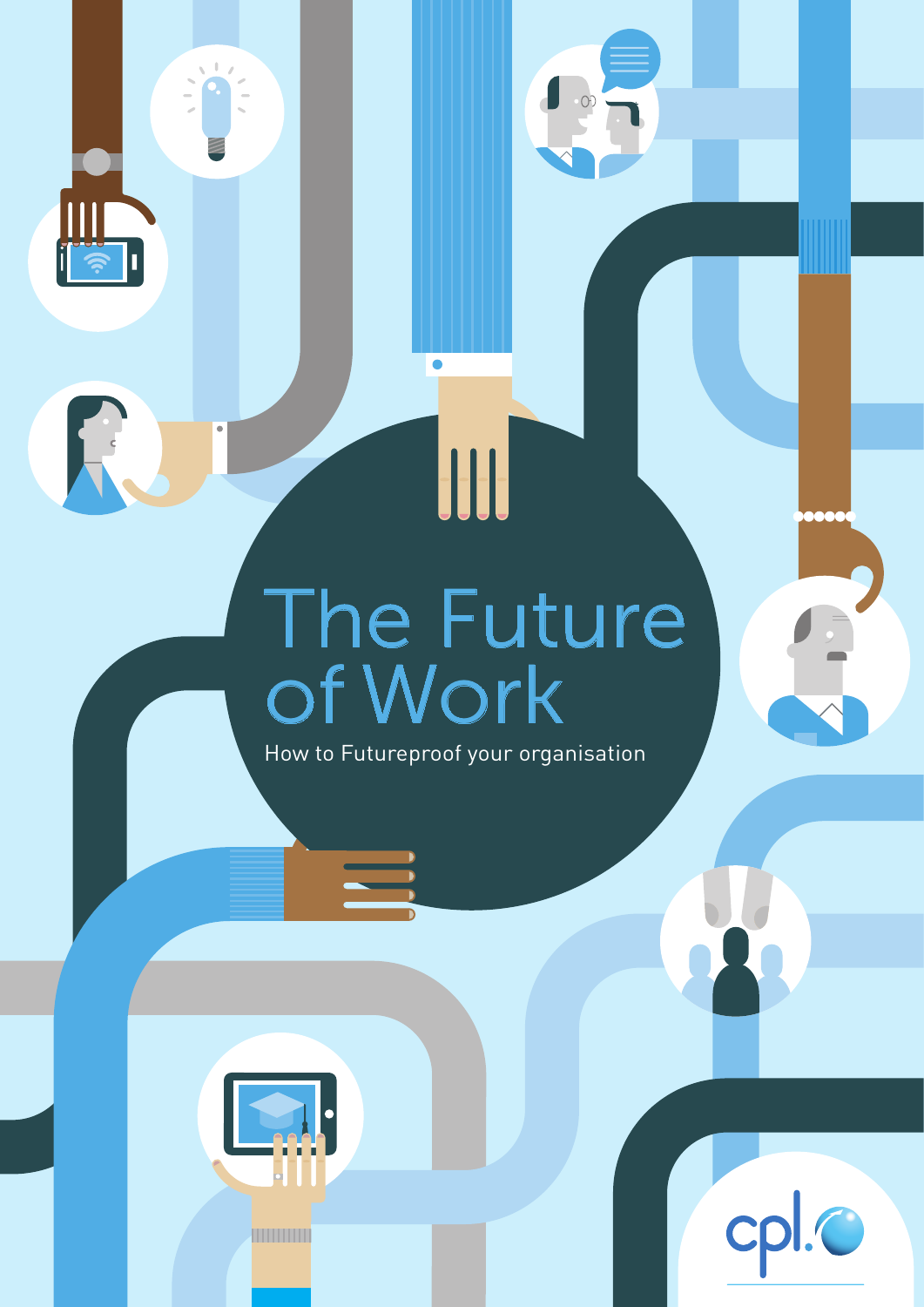### **Contents**

| <b>Introduction and Summary</b>                          |                  |
|----------------------------------------------------------|------------------|
| <b>The Future Brand</b>                                  | $\overline{2}$   |
| Do you know your own company?                            | 3                |
| Building your future brand                               | 3                |
| Aligning company culture with your brand                 | 4                |
| Tracking customer attitudes in real time                 | $\overline{5}$   |
| Importance of corporate social responsibility            | 6                |
| <b>Future Talent</b>                                     | $\overline{7}$   |
| Securing the workforce of tomorrow                       | $\boldsymbol{8}$ |
| <b>Attracting talent</b>                                 | 9                |
| Holding on to the talent                                 | 9                |
| <b>Transformation of education</b>                       | 10               |
| Tapping the diaspora                                     | 11               |
| Managing a multigenerational workforce                   | 11               |
| Managing remote talent                                   | 11               |
| <b>The Future Workplace</b>                              | 12               |
| Co-working                                               | 13               |
| What is driving this change?                             | 13               |
| End of big company bureaucracy                           | 13               |
| Health and work/life balance vital for the future worker | 14               |
| <b>Encouraging innovation</b>                            | 15               |
| Workplace ergonomics                                     | 16               |
| Social distancing                                        | 16               |
| A collaborative future                                   | 16               |
| Co-opetition                                             | 16               |
| Working across cultures                                  | 17               |
| <b>Technology in the Future</b>                          | 18               |
| Technology is changing the way we work                   | 19               |
| Big data transformation                                  | 19               |
| How new technologies enable work breakthroughs           | 20               |
| Continuous experimentation                               | 20               |
| 'Consumerisation' of corporate IT                        | 21               |
| <b>Key Findings and Recommendations</b>                  | 22               |
| Your future brand                                        | 22               |
| Your future talent                                       | 22               |
| Your future workplace                                    | 23               |
| Your future technology                                   | 23               |
| A Final Word                                             | 24               |

This article has been written by Peter Cosgrove, Director at Cpl plc. Peter has 20 years business experience. He is regularly called upon by the media to comment recruitment talent and careers topics. He presents internationally on trends in the workplace and the future of work.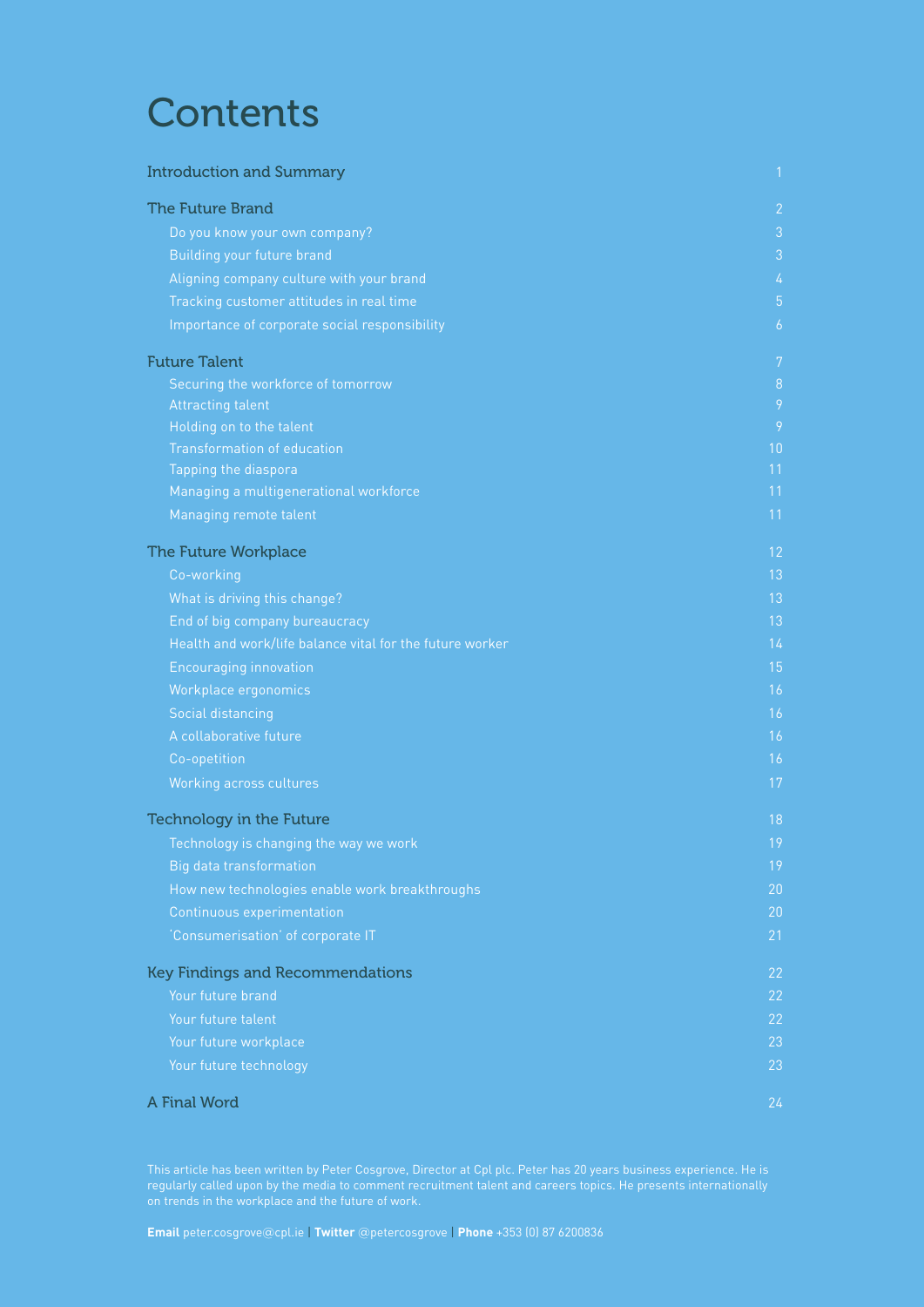### Introduction and Summary

Change has never happened so fast. For example, just five years ago, who would have believed that a house in China could now be built in five hours with a 3D printer and cost less than €4,000?

The world is changing at an incredibly rapid pace – and so is how we work and the workplace itself.

Over the past decades, both industry and the economy have undergone sustained and systemic change. The adage of '8 hours work, 8 hours play, 8 hours rest' applies less and less. The separation of work and life is increasingly blurred. Our motivations for work have been similarly transformed. We now expect work to enrich us in more than one way. Amidst this rapid change, our understanding of the world of work must also change. What is work? Is it where we go, or is it what we do? Is it who we are, or who we work for?

### Back in the Fifties

Imagine for a moment working back in the 1950s, when your only connected device would have been a telephone, and you could collaborate only when you met your colleagues face to face. Now we have smartphones, tablets, online meetings, web video conferencing, whiteboards, online document sharing, social media, TelePresence, etc. The global amount of new technical information doubles every two years. The Internet of Everything is reshaping multiple aspects of our lives – changing how we work.

Wearable technology will soon be as familiar as our wristwatches. Robots are moving in from the factory floor to the office. Technological change also means huge developments in when and where we work. Tools for collaboration and mobility along with alwayson connections will increasingly blur the distinction between work and 'free time'. More flexible work and an open, collaborative, free-flowing work environment will promote greater creativity and can also increase productivity.

### **Challenges** and opportunities

Increased connectivity, demographic changes and globalisation are forcing us to rethink how we work, when we work and who will work. All this brings many challenges, but, by adapting to and taking advantage of the changes, we can open up many opportunities.

1

We must recognise the trends and keep up to date with new ones. We must marry the trends to company strategy.

A combination of mega-trends is redefining the world of work. This white paper considers the challenges, spells out what they mean for you and your company, and indicates how you can not only adapt to but actually benefit from all the changes – so that the future of work brings with it your future success.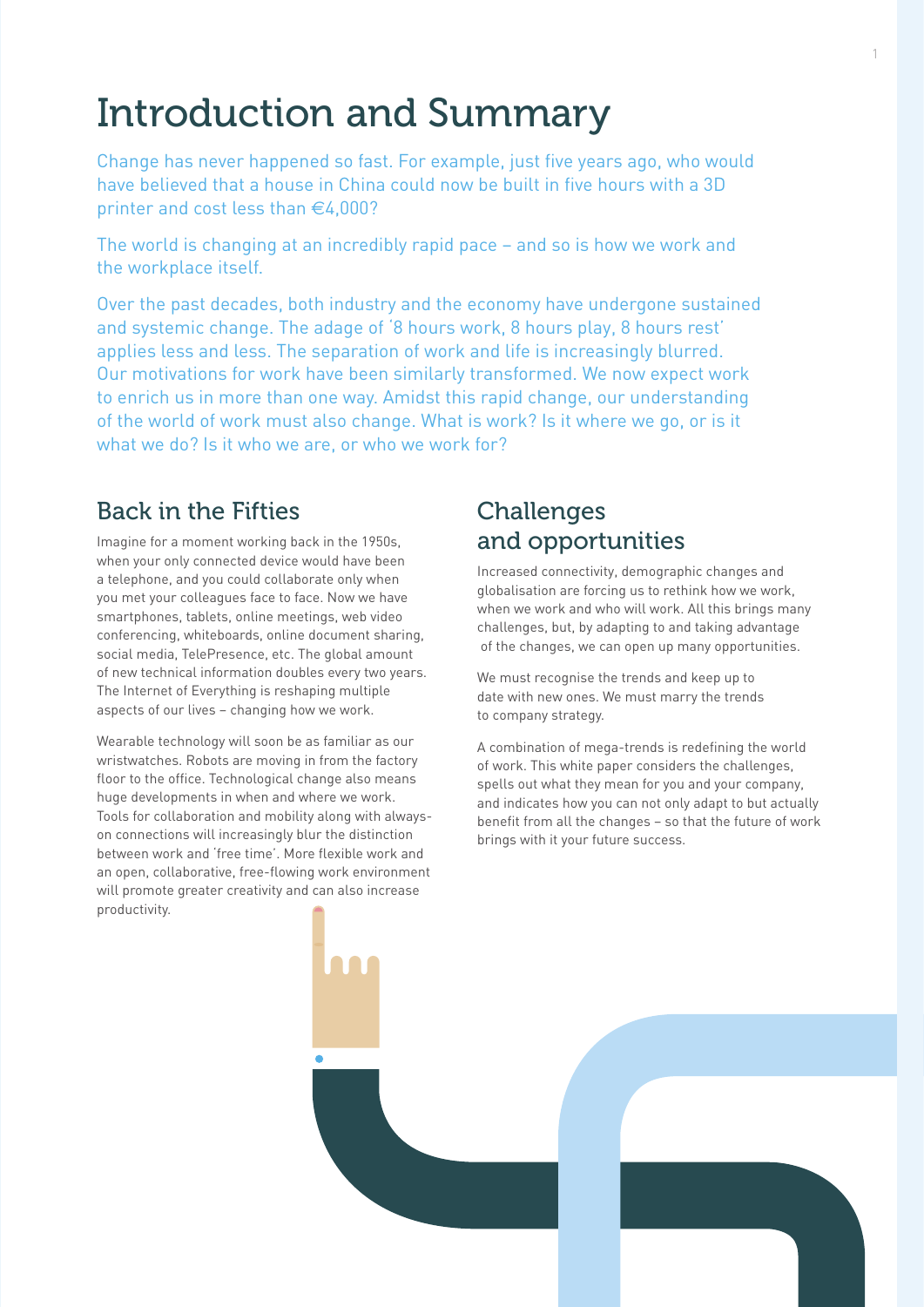# The Future Brand

The importance of business branding cannot be underestimated. Either you are branding yourself – or you are being branded by others. In the age of technological transparency, it is imperative that companies stand for something bigger than their product. In a crowded marketplace, branding is necessary to not only stand out from the crowd, but also to attract the right crowd.

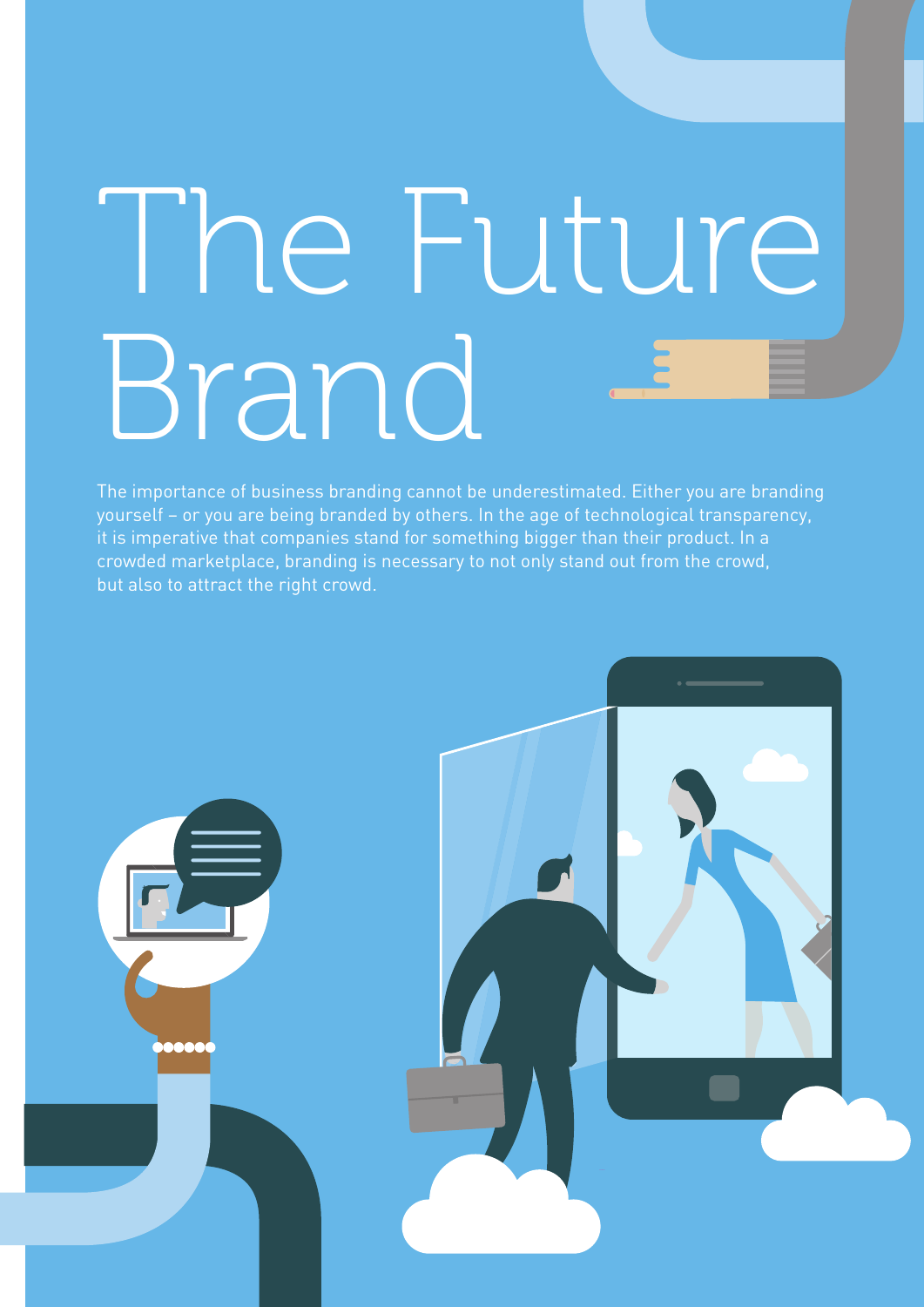### Do you know your own company?

Can you answer the following questions?

- Do your customers like your product or doing business with you?
- Do the next generation of workers know you exist?
- Do your employees like working for your company?

As you build your workplace of the future, you need to know the answers to these questions. They will not only determine who works for you but also whether customers need you.

### Building your future brand

#### **Communicating with consumers**

Consumers are bombarded with more than 5,000 marketing images and messages a day. This 'communication fatigue' means they ignore most messages.1 More and more companies are turning to novel branding approaches to make themselves heard. By using social media effectively, companies can cultivate and communicate with customer advocates who spread the word about their product or service. For example:

Dollar Shave Club enlisted 12,000 customers in two days when its YouTube video went viral. Its success rested on its humorous, engaging and authentic message. It quickly garnered an online community of brand loyalists. It is set to earn \$60 million in revenue this year.<sup>2</sup> Ten years ago this would not have been possible.

Obermutten, a village in Switzerland, launched a Facebook page to promote tourism. The village mayor promised that anyone who liked the page would have their profile printed and posted on the village bulletin board. This village of 79 now has over 45,000 fans. Four out of five fans are continuously active on the page, which outdoes Cola-Cola's Facebook page. From an investment of 10,000 Swiss francs, the village earned 2.4 million francs.3

### **Understanding the customers' perceptions**

You are what your customer perceives you to be. Brand is shaped by the customers' experience of it. You can advertise a phone as the best smartphone on the market, but in the end it's the customers who will determine this: they will ultimately create the brand. Fox News brands itself as being "fair and balanced"; its viewers believe this to be true, while critics pour scorn upon the claim. However, the critics are not the target audience so their perceptions matter little. It is the perceptions of its target audience that determine Fox News' brand and likeability. It understands its target audience and caters to them.

Firstly, it's essential to understand customers' perceptions:

McDonald's attempted to forge a deeper connection through its Twitter campaign, '#McDStories'. But the hoped for forum for heart-warming stories immediately became an opportunity to share horror stories. The campaign ended up not as #McDHappyMeals, but as #McDHorrorStories.

Companies should focus on brand perception: measuring customer perception through feedback or surveys. Disney and Apple rely heavily on such methods.

### "Brands are not what companies claim they are, but what customers say they are."

### **How user experience is crucial**

Brands are not what companies claim they are, but what customers say they are. That is why companies also need to focus more on user experience, which after all shapes the customers' perception of the brand overall.

Many companies focus on the product or service itself, leaving the experience as a by-product.<sup>4</sup> Taxi and hotel booking services are not new, but customer satisfaction and experience are driving the success of Uber and Airbnb. Experience itself tells a story and reinforces the brand.

User experience is set to play a large role in the future brand:

**Uber**, the premium car service app, centres its brand on its incredible user experience. It offers luxury at a small premium and as a result enjoys rave customer reviews.

Airbnb, a community marketplace that connects those who want to rent space with those who have a place to stay, focuses strongly on the end-toend experience of its users and thus builds strong relationships with them.

Part of the user experience that should not be overlooked is online customer service. Customers are looking to social platforms to resolve their issues,

<sup>1</sup> http://www.fastcompany.com/3023073/leadership-now/3-ways-to-create-magnetic-brand

<sup>2</sup> http://www.businessweek.com/articles/2014-05-16/dollar-shave-plots-to-take-over-your-bathroom

<sup>3</sup> http://www.brandingmagazine.com/2011/11/22/an-offline-facebook-campaign-for-swiss-village-of-obermutten/

<sup>4</sup> https://gigaom.com/2013/10/22/square-airbnb-and-why-experience-really-is-design/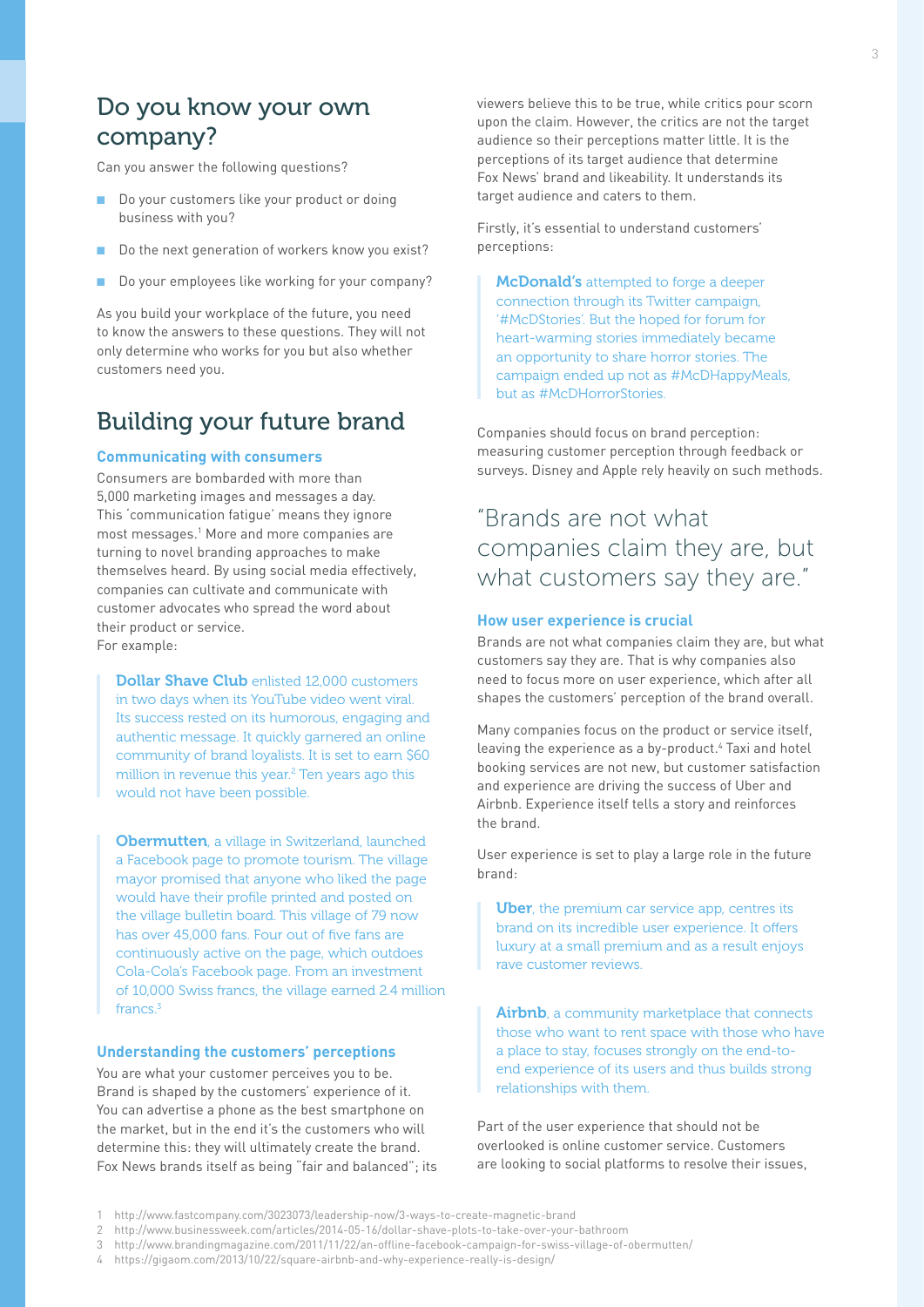and demanding responses in real time. Capturing this trend can generate customer advocates: according to NM Incite, 71% of customers who've received quick and effective brand response are likely to recommend it to others, compared to 19% who did not receive any response. Providing employees with the right training so they can represent your brand in the best possible way across multiple channels will become increasingly crucial.

### **Establishing emotional connections with the consumer**

It's not just about effective communication, and understanding the customer's perceptions and user experience. The future brand also demands deeper connection with the consumer. Marc Mathieu, senior vice-president for marketing at Unilever, believes marketing needs to go back to its roots: to marketing for the people instead of marketing at the people.

While 80% of companies think they connect well with people, just 8% of people think they do.5 To build intimacy with customers, companies need to work harder at understanding their customers' needs and expectations. The female market demonstrates this. Most women feel that advertisers do not market effectively to them. They want a brand that understands them. Dove interviewed 3,000 women in 10 countries and found that only 2% described themselves as beautiful. Dove saw this as an opportunity, and launched its 'Real Beauty' campaign. 'Real Beauty' tackled narrow definitions of female beauty and established an emotional connection that increased Dove sales by 20%.

Future marketing campaigns will focus on a story that is deeper than the product itself. The best storytellers will forge the strongest brands.

### Telling a story that captures people's imagination

The future brand will rest primarily, on first understanding your customers and, secondly, establishing a deep connection with them.

Pantene's 'Shine Strong' campaign leveraged the gender labels that women encounter on a daily basis. The advertising did not explicitly sell shampoo; it made no mention of the product. Instead, Pantene sold a brand that championed female equality. It used a concept that was deeper than the product itself – and increased brand favourability by 5%.

Pantene demonstrates the importance of understanding customer needs, but also how a brand can benefit from telling a story that catches people's imagination.

### Aligning company culture with your brand

### **'Culture eats strategy for breakfast'**

A company's brand intertwines its culture and its core values. Employee alignment to these values leads to increased employee engagement, productivity, and more positive representation of your brand to customers.

IBM sticks rigidly to its core values. Former CEO Lou Gerstner said: "Culture isn't just one aspect of the game – it *is* the game." Zappos CEO Tony Hsieh believes that "your culture is your brand". If the culture is cultivated, the rest follows.

"Social media is giving employees a more central role in the brand. Companies are looking to employees to form part of their arsenal of marketing tactics".

Social media is giving employees a more central role in the brand. Companies are looking to employees to form part of their arsenal of marketing tactics. A positive organisational culture ensures loyal brand ambassadors.

**Starbucks** is creating employee advocates It actively promotes employee training and development, including providing options for obtaining qualifications while they work. The more Starbucks invests in this way, the more employees embrace its values, which then benefits its product and services.

### **The 'liveable' brand**

Customers often consider 'intangibles' when choosing between alternative providers, so a strong corporate culture can make all the difference. People want to live the brand. For instance, Virgin Airlines tries to attract passengers who like its offbeat, anti-establishment attitude.

At Heldergroen, an Amsterdam-based design studio, desks, along with computers and paperwork, lift into the air after 6pm and the resulting space can be used for yoga classes or networking receptions. The space becomes an unlikely form of marketing to those who work there, and also to prospective clients who witness the design innovation.

5 https://gigaom.com/2013/10/22/square-airbnb-and-why-experience-really-is-design/

n a A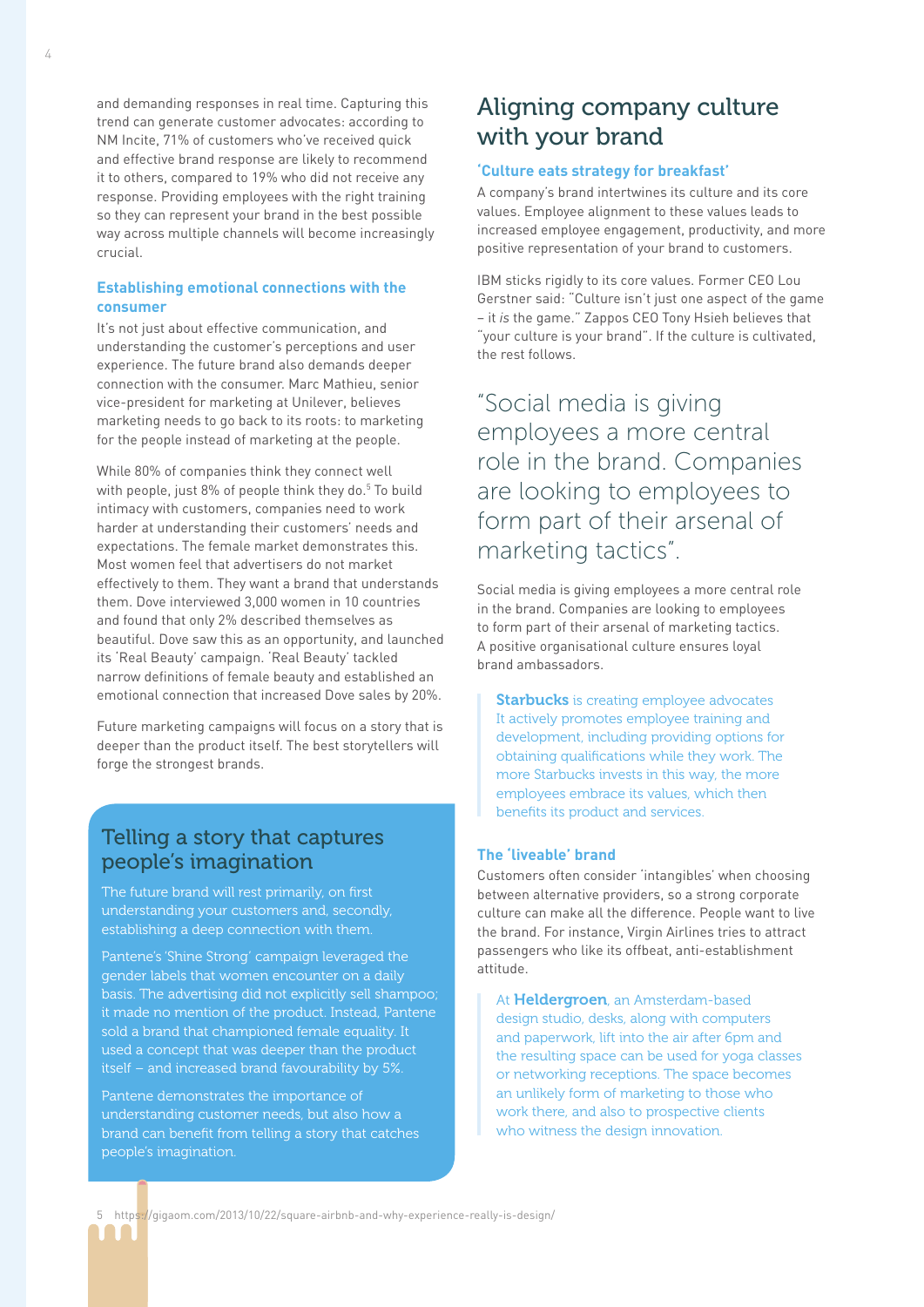### 'Your culture is your brand'

Zappos, the online retailer, has fostered a positive and unique workplace environment that creates willing brand ambassadors. It maintains a nomanagement structure, and staff are encouraged to spend time away from their desks in coffee stations or resting in a hammock in the time-out area. Achievements, big or small, are celebrated. Zappos even allows visitors to explore their Las Vegas HQ to witness the culture for themselves.

This positive culture is at the heart of everything Zappos does, from its hiring process through to performance reviews. This increases employee commitment and engagement while also building favourable brand awareness.

### Tracking customer attitudes in real time

As customer attitudes and expectations change rapidly, it is important to be aware of customer preferences in real time.

Never think that, you have established your brand once and for all – you need to keep checking current perceptions of your brand. Given the rapidity of modern communications, it is just as well that we have methods of tracking such communications in-depth and at speed.

At the 2013 Web Summit, Adam Williams, the UK MD of Spotify, highlighted that one of the tracks most streamed by students was 'Clair de Lune' by the French classical composer Debussy. No one could have predicted this, but now we can find out such facts through analytics.

MOOCs (Massive Open Online Courses) can also assist in building an employer brand through customer education.

Bank of America partnered with Khan Academy to create self-paced courses for customers on how to develop better money habits. They focus on financial skills directly applicable to customers' daily lives. Andrew Plepler, CSR and Consumer Policy executive at Bank of America, recognised that customers wanted to develop better financial habits but often lacked easy and accessible quidance.<sup>6</sup>

### **Employment branding**

Investing in job posts is costly and targets just a small demographic (active jobseekers are only 25% of the talent pool). Employment branding is a long term investment. It involves building digital assets that can be shared on social media repeatedly, as opposed to short term job ads.

Zappos, the online shoe retailer, abandoned the traditional CV and job postings format. Instead, it relies on Zappos Insider, a makeshift social network where candidates interact with employees and are exposed to the brand. This puts culture at the heart of the hiring process and ensures it only attracts hires who are the best fit and are already loyal brand advocates.

### **Personal brand**

In a PwC survey, two out of five people expected employment of the future to revolve around the personal brand.

People will focus more on the portfolio career and selling their skills to those who need them. Companies will thus have to work harder to align employee brands to their own brand. When employees' passions and talents are aligned with the corporate brand, engagement and productivity increase. Good brand relationships with employees will become just as important as brand relationships with consumers.

As companies align themselves to the brand of their employees, however, they need to be aware of the pitfalls. The increased transparency that comes with professionals living their lives online can both add to and detract from the company brand.

### "Good brand relationships with employees will become just as important as brand relationships with consumers."

Living our lives online has necessitated a growth in reputation management. Some people present themselves in a tailored way, while others embrace transparency. Inappropriate use of communication channels can tarnish both professional reputation and company brand. Websites such as *weknowwhatyouredoing.com* and *lamebook.com* highlight embarrassing behaviour or comments that a company can deem unsuitable. Numerous inappropriate videos go viral, showing how easily a company's reputation can be damaged.

<sup>7</sup> http://download.pwc.com/ie/pubs/2014-the-future-of-work-a-journey-to-2022.pdf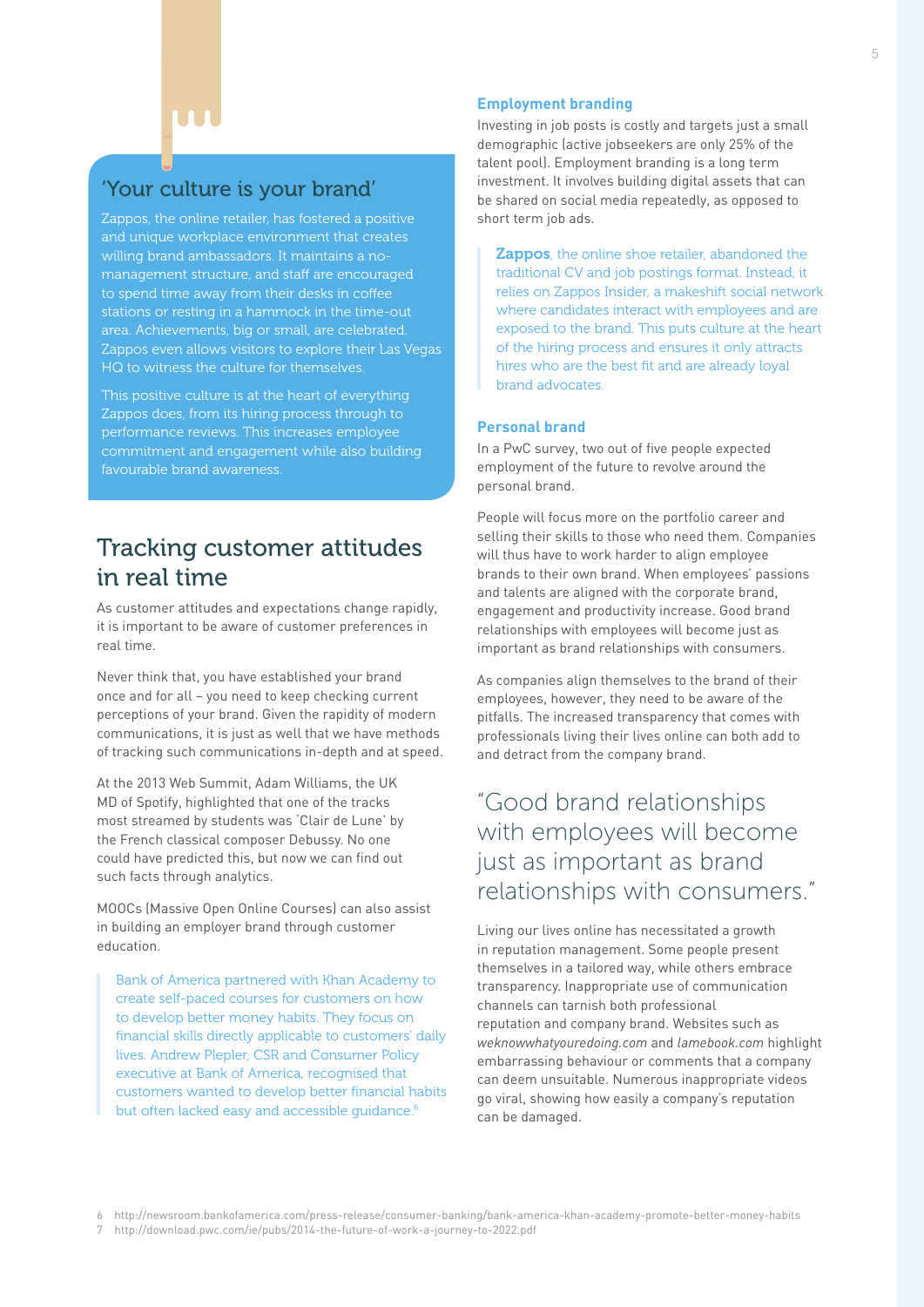Online channels make it easier for employees and customers to complain. Damaging words going viral can have a devastating impact on a company's reputation. Bad online reputation can manifest itself in search engine results, and put off potential customers or investors. Negative reviews, true or not, are often found on websites that rank high in search engines.

One way to counter these perils is to use big data to monitor what's going on, so that you can respond quickly to negativity. Companies have to react to negative ratings on websites such as glassdoor.com and take rapid action – continually fostering a positive culture. We can see how relevant this whole area has become with the recent rules around the right to be forgotten online.

### Importance of corporate social responsibility

Corporate social responsibility and business strategy are becoming even more aligned. Kasper Ulf Nielsen, executive partner of Reputation Institute, argues that what companies stand for is more important that what they sell.

There is a strong correlation between a company's reputation and willingness to buy or recommend the product. Zenia Mucha, Disney executive vice-president and chief communications officer (CCO), stated that their objective was to not only be one of the best-known companies but one of the most admired.

In the headquarters of Herman Miller, the furniture company, a plaque quotes their founder D.J. DePress: "In the long run, all businesses and business leaders will be judged not by their profits or their products but by their impact on humanity."

In a crowded marketplace, yoghurt company Chobani differentiated itself through its values: dedication to naturally sourced ingredients and environmentally friendly means of production. It went from zero to over \$1 billion dollars in just five years, and gained 52% market share within eight years.

### **Social benefits**

Promoting products or services that are in the best interests of society attracts customers and earns their respect. As much as 60% of people's willingness to buy, recommend or say something positive about a company is based on their perception of the company.

In 2013 **Bank of Ireland** launched its 'Sponsor for a Day' competition, which was open to small businesses across Ireland, to provide logos displayed on players' jerseys at Leinster and Munster rugby games. It offered these small businesses a launchpad for growth and brand recognition.<sup>9</sup> Bank of Ireland thus reinforced its brand as 'the bank that cares' and 'the bank that supports small business' – and it also won awards for the project, which in turn boosted its branding.

"In the long run, all businesses and business leaders will be judged not by their profits or their products but by their impact on humanity."

8 http://www.forbes.com/sites/jacquelynsmith/2013/10/02/the-companies-with-the-best-csr-reputations-2/

9 http://www.allaboutbusiness.ie/blog/business/sponsors-for-a-day-prove-a-winning-combination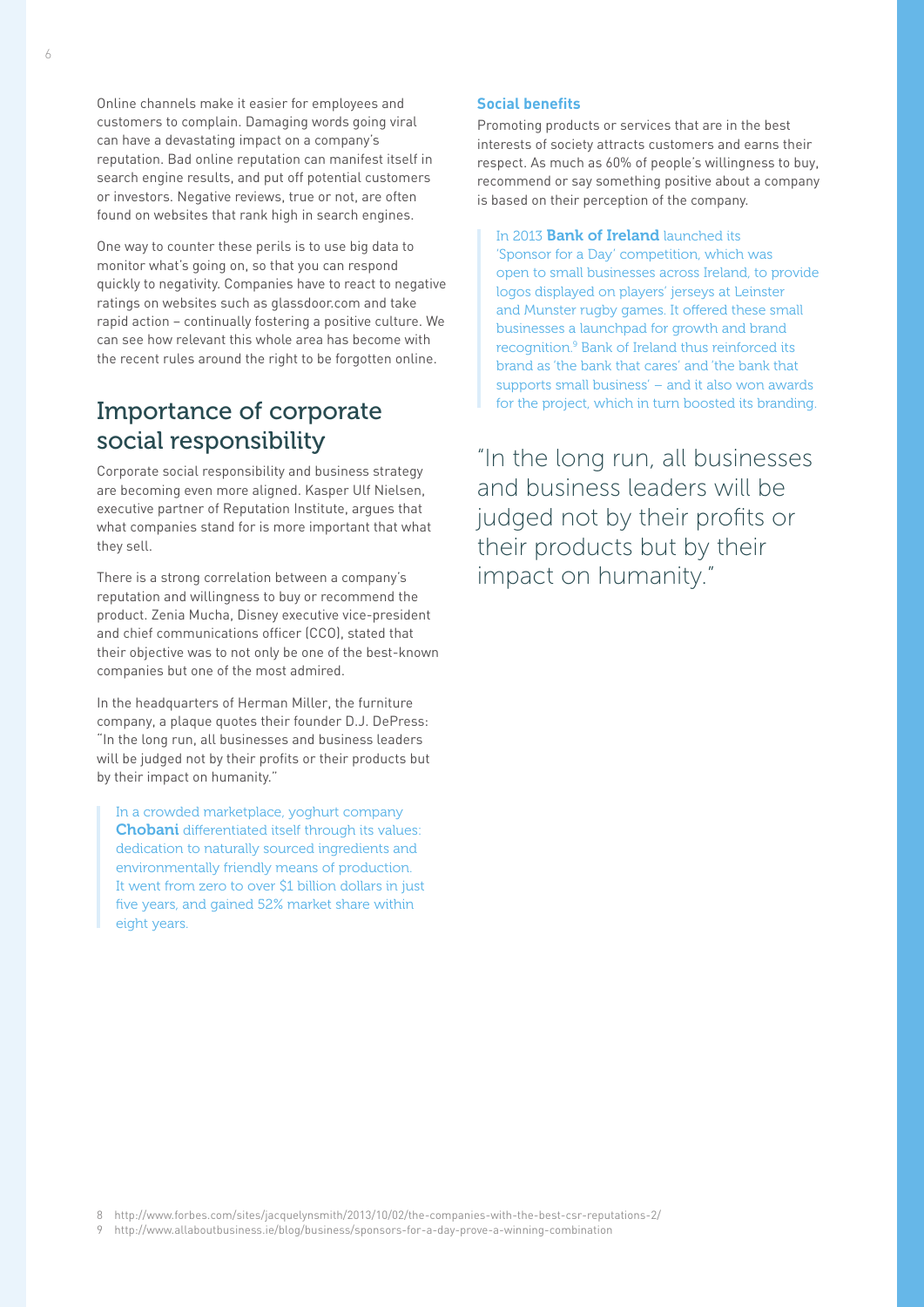# Future Talent

Much of the developed world has declining fertility rates. The US, UK, France, Germany and three of the BRICs (China, Brazil and Russia) all have fertility rates below 2.1, the required level for stable population growth. Japan has 0% natural birth increase, and is expected to lose 21% of its population by 2050. Many EU countries have also recorded 0% growth, including Austria, Italy and Greece. These countries all face shrinking working-age populations.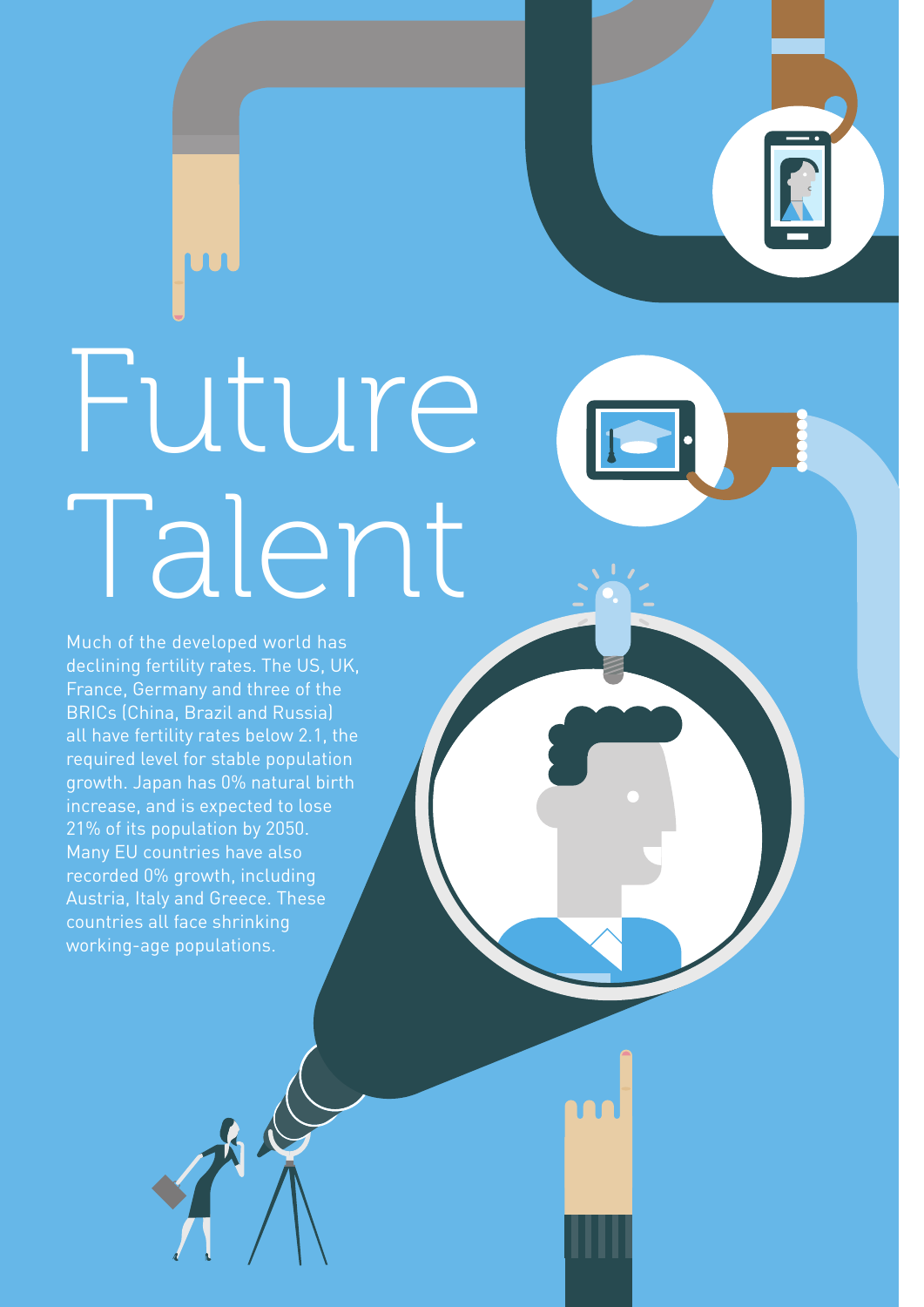Both the US and Germany recorded talent shortage of 40% in 2014 while Japan recorded 81%.10 By 2050 in Europe there will be twice as many people over 65 as people under 15.11

Demographic trends will make it more difficult for companies to source and secure the talent of tomorrow. Increasingly, they will need to look towards new sources of labour.

Nestlé, the Swiss food giant, is seizing the initiative. By 2024, 15% of its European workforce will have retired; to tackle this the company has launched a recruitment drive to secure 20,000 young workers. Over the next three years, it aims to hire 10,000 people under the age of 30.

### Securing the workforce of tomorrow

Global employers are reporting an unprecedented level of talent shortages. Most companies are adopting new ways of working, including additional training and development for staff. Companies are redefining qualifying criteria to include people who lack some required skills but have the potential to acquire them.

### **Looking to older candidates**

To tackle the coming skills shortage, companies will begin to target older workers. By 2030 the percentage of older workers in the global workforce is expected to rise to 22%. In Germany researchers found that raising the labour-force participation of those aged over 55 could add the equivalent of 1.2 million full-time qualified workers.

Recognising this future trend, some companies are focusing on alleviating the challenges that older workers face at work:

**BMW** in 2007 staffed one of its production lines with employees whose average age equalled the projected average age of the workforce in 2017. Then it asked them for ideas. Some design changes – such as better lighting, adjustable magnifying glasses, and forgiving floor material – cost less than \$50,000 to implement, but made all the difference to their older workers.

#### **The female potential**

The potential female labour force remains a largely untapped asset in many parts of the world. The German research quoted above also found that increasing the share of women working full-time could increase Germany's workforce by up to 2 million people by 2025. In Japan only 48% of women are in the workforce. Western multinationals such as Unilever and American Express have taken advantage of this and hired Japan's high-potential females.

One in five female parents leave work because of unhappiness in their job and a desire for a better worklife balance, compared to one in 10 men. Women are pessimistic about their ability to both manage home life and progress to more senior levels.

"One in five female parents leave work because of unhappiness in their job and a desire for a better work-life balance, compared to one in 10 men."

In India, **Infosys** has stemmed the flood of women leaving work after having a child by offering one year sabbaticals for new mothers, part-time job options, day-care centres located close to its offices and onsite supermarkets.

Cisco, GE and Intel all host networking events for female employees in Southeast Asia, where they can forge helpful connections and find moral support.

Apple and Facebook recently offered the option of freezing eggs for staff under their maternity benefits.<sup>12</sup> It's an innovative (if somewhat controversial) way of attracting top female talent piloted in the U.S.

### Building the workforce of tomorrow

IBM in the U.S has invested in P-TECHs (Pathways in Technology Early College High Schools). These are technology-focused charter schools that provide six years' high school education, and two years of focused post-secondary training in computer programming and related skills. It is an innovative initiative filling an educational gap and providing the necessary skills for the future jobs market.

The impact of the CoderDojo, an open source, volunteer led, global movement of free coding clubs for young people highlights how different educating the workforce of tomorrow will be.

- 10 http://www.manpowergroup.com/wps/wcm/connect/ec2b6e68-bc26-4e5a-8493-78a9b53c5ab8/2014+Talent+Shortage+Infographic-Final. pdf?MOD=AJPERES
- 11 http://www.manpowergroup.com/wps/wcm/connect/69953721-5e3c-499b-9ea2-f821bc73b39f/How\_to\_Navigate\_the\_Human\_Age\_Right-Management.pdf?MOD=AJPERES

12 http://www.theguardian.com/money/us-money-blog/2014/oct/14/apple-facebook-pay-women-employees-freeze-eggs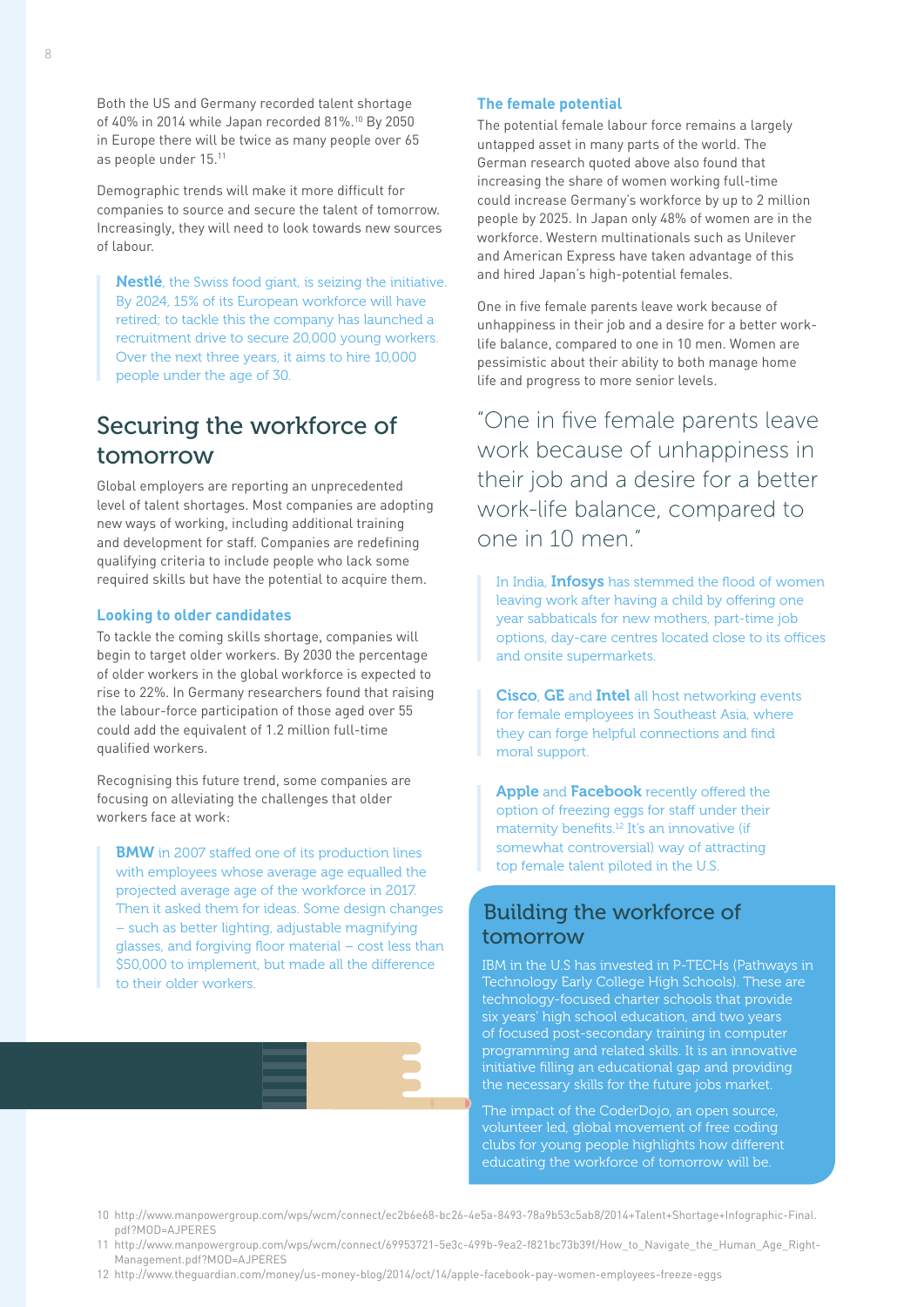### Attracting the talent

Job adverts should be viewed as a marketing opportunity, as a means to sell your company to top talent as opposed to weeding out candidates.

It is vital that companies make their jobs visible. Making jobs hard to find means losing out on attracting the best candidates. Is your website optimised for mobile phones? Around 25% of job-seeking millennials (the generation born between 1980 and 2000) expect mobile-optimised career websites. Almost half of jobseekers use a mobile device to look for jobs.

Websites need to be easily accessible from a range of mobile devices and allow uploading of portfolios or resumes from a mobile phone.

Sodexo developed both a mobile-optimised career site and an app for ease of access. This app had 17,000 downloads the first year, identified over 2,000 job candidates and led to 141 new hires. All this saved the company \$300,000 in job board postings.

New companies are emerging to reinvent the recruiting process and help solve the talent crisis.

Companies such as Gild, TalentBin and Entelo use people analytics to examine candidates' publicly available work, to spot difficult to find talent. They can blend data from social media sites to create profiles for coders, programmers and software engineers. Companies can then search these profiles for candidates with the desired skillset, instead of focusing solely on the strength of their cover letter or how they perform in an interview.

"According to *The Economist*, there has been a "collapse of loyalty" in the workplace".

In the future talent search, the Internet will become jobseeker's resume and social networks their references. Hiring managers could rely on automated tools to recruit.

IBM developers believe they can assess a person's psychological traits by analysing hundreds of their tweets. They tested the results of their Twitter analysis against psychometric test results, and found a close correlation between their tweets analysis and the test results.13

**Knack** is changing the way that employers look at potential talent. It uses games to assess strengths, self-awareness and motivation; then uses that information to match people with the most suitable employer.

Algorithms and people analytics will become central to the future recruiting process. Technology can also open up new talent pools, such as people seeking more flexible arrangements or to help those with disabilities. Character readers and voice-recognition devices can assist workers with visual impairment. Geography will matter less and less as organisations seek to hire the best talent, regardless of location.

**Topcoder** offers access to a worldwide community of freelance developers. It divides up clients' IT projects and the top coders compete to secure the job.

### Holding on to the talent

According to *The Economist*, there has been a "collapse of loyalty" in the workplace.

Companies cannot afford to lose their best people. HR now talk about "regrettable turnover". For example, only 18% of millennials expect to stay with their current employer long-term. During the recession, 72% felt they had compromised themselves to get a job. Therefore, with the economic recovery comes increased turnover.

Companies need to recognise the importance of worklife balance to retain top talent.

**SAS** invests in employee well-being and happiness. One employee said: "SAS walks the talk on work-life balance." It has ensured employee loyalty and 95% of its employees look forward to going to work. The turnover rate among software firms in general averages 15.5%. The SAS rate is 4%.

Companies often fail to invest in their employees, understand their needs and figure out what motivates them. Talented candidates are excited about their career and future. Focusing on career development and the employee's future encourages loyalty and engagement.

Shell has appointed 'career stewards' who meet regularly with emerging leaders, assess their level of engagement, help them set realistic career expectations and make sure they're getting the right career opportunities.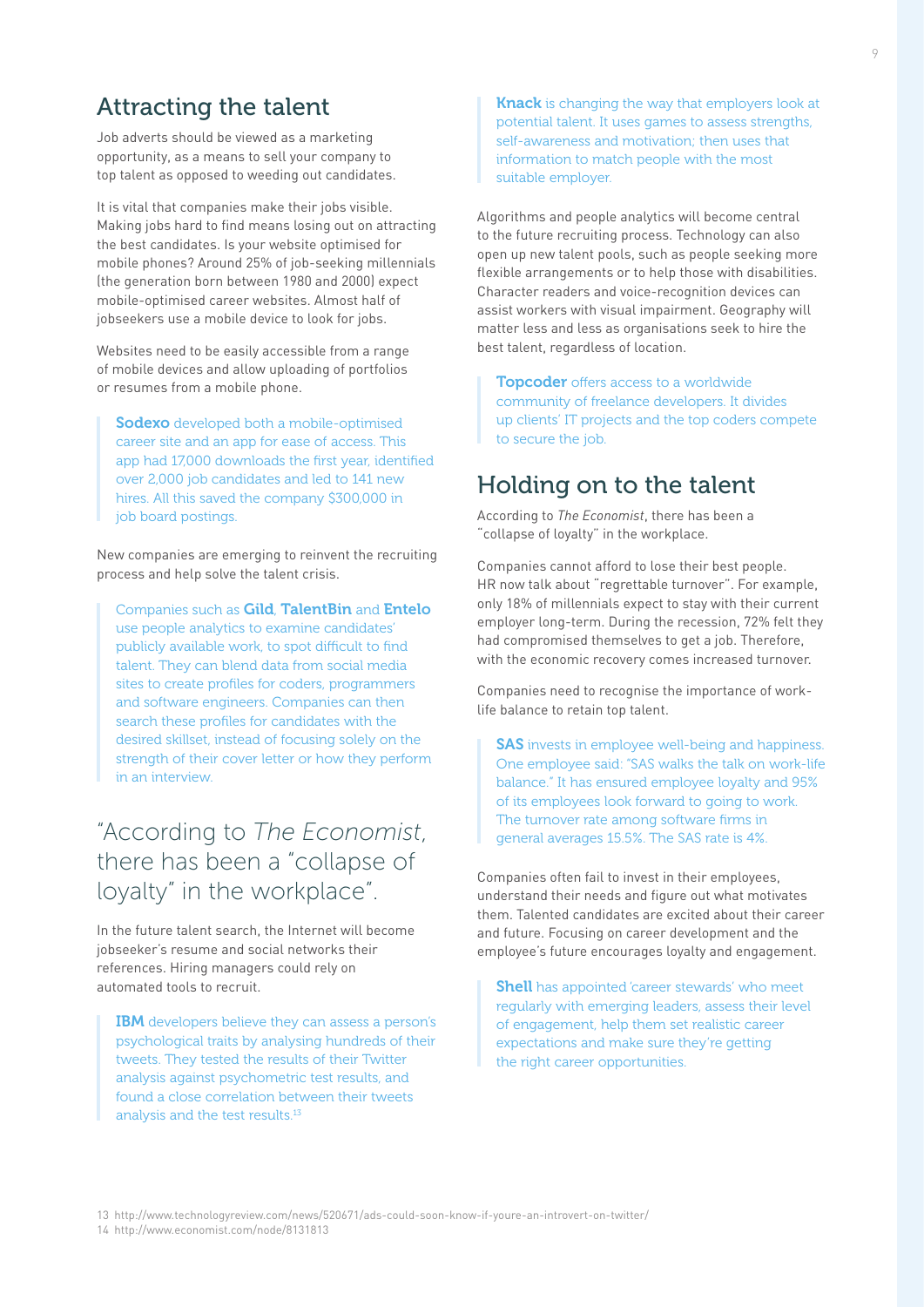Johnson & Johnson develops its high-potentials through its nine month LeAD programme, in which participants receive advice and regular assessments from coaches brought in from outside the company. More than half of participants have already moved on to bigger positions in the company. This investment ensures greater productivity and employee loyalty.

A PwC report has highlighted that many mothers feel their employer is not doing enough to assist them in balancing their responsibilities at home and at work. Only 52% of women feel supported by their employer to develop their careers. They would value more support and empathy from their line manager in order to harness their full potential. They want better management of their talent and stronger support for their career development.

Encouraging location transfers can help build company loyalty. It also develops leadership skills, adding value to the employees.

**Dimagi**, a mobile app development company. launched an 'Away Month' programme to inspire energy and innovation that staying in their office in Boston would not have given rise to. Workers travelled to South America for a number of weeks, gaining the opportunity for team-building and networking.

Companies are eager to keep top talent even if they move to another city.

**Launchsquad** has benefited from enabling its workers to relocate. Its offices in New York, Boston and Detroit were all established by a go-getter employee who wanted to move cities.

### Transformation of education

The increasing cost of education will exacerbate the future skills gap. In the US, college enrolment decreased by 2.3% in 2013. People's valuing of university degrees is free-falling because technology has set knowledge free and access to education is no longer monopolised by living standards, ability to pay or geographical access.

MOOCs (massive online open courses) open up the power of knowledge to the world, including to intelligent youths in developing countries.

Khadijah Niazi (aged 12) was the youngest girl to complete Udacity's Physics 100 class, and with the highest distinction. In 2013, she gave a presentation at the World Economic Forum in Davos on her experience. Daphne Koller, one of the founders of Coursera,15 said: "We don't know where the next Albert Einstein is. Maybe she lives in a small village in Africa"

"Encouraging location transfers can help build company loyalty. It also develops leadership skills, adding value to the employees."

### **Solving the skills gap**

Companies still prioritise the traditional college degree over online qualifications (only 14% say they would hire a candidate who attained a qualification online). But MOOCs can provide a solution to the skills gap, playing an increasing role in closing the gap between what college students know and what businesses need. A Gallup poll highlighted that only 11% of U.S. business leaders believe that newly graduated candidates have the skills required for success in the workforce.

MOOCs can provide the practical training that is missing, especially in a future workplace where continual training will be a requirement.

McAfee turned to MOOCs to assist in corporate training. By 'flipping the classroom' (students learn mainly by being given access to course materials and discussing issues with fellow learners as well as the trainer), McAfee transformed its new hire training. This saved time spent on training and produced more lucrative sales. McAfee's sales associates attribute an average of \$500,000 per year in sales to the skills they learned in the new training.

MOOCs also offer companies the opportunity to source qualified candidates. Some corporates are taking the long-term view in actively partnering with universities and education institutions to help provide the future talent pipeline

**The Open Education Alliance** – a consortium of tech companies including Google, Autodesk, and AT&T working in partnership with Udacity – develops learning tracks and pledges to hire students who complete them.

Companies can create talent pipelines by collaborating with MOOC providers and designing curriculums that suit their needs and identify top students.

16 http://www.strategy-business.com/article/09208?pg=all

<sup>15</sup> http://www.nytimes.com/2013/01/28/business/davos-considers-learnings-next-wave.html?\_r=0

<sup>17</sup> http://www.roadandtrack.com/features/web-originals/forgotten-history-of-ford-factory-in-cork-ireland

<sup>18</sup> http://www.merrionstreet.ie/en/News-Room/Speeches/opening-address-by-minister-for-diaspora-affairs-jimmy-deenihan-t-d-at-thenyci-conference-on-return-migration-home-is-where-the-heart-is.61287.shortcut.html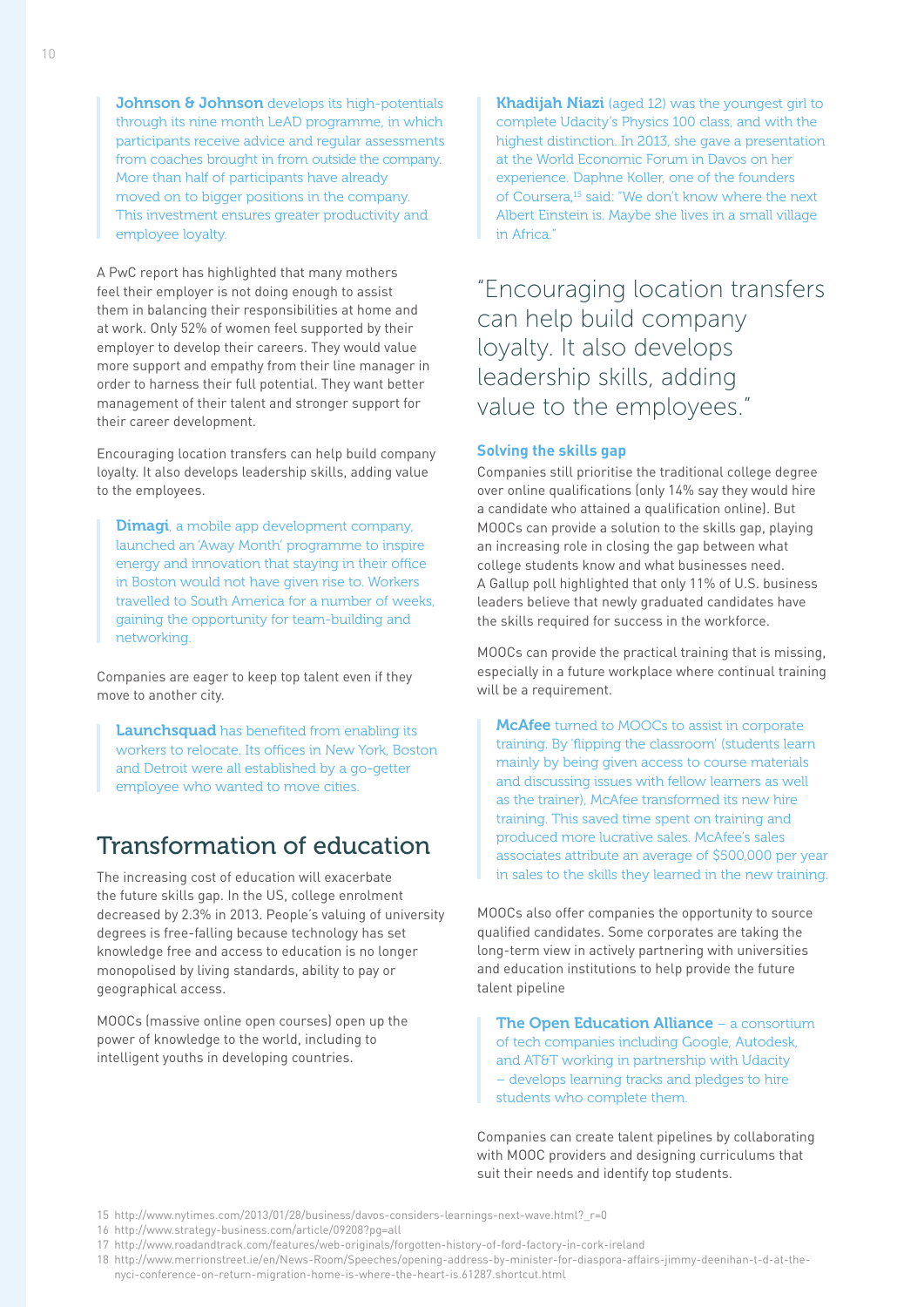### Tapping the diaspora

When Dov Frohman decided to move back home to Israel, Intel was loath to let him go. It allowed him to head up the establishment of the first Intel outpost outside of America - in Israel.<sup>16</sup> Similarly, Henry Ford's deep connection to his ancestral home and in particular to Cork drove him to build the company's first automobile plant outside of America.<sup>17</sup>

Looking to the diaspora will assist in securing future talent. China, India and Israel strengthened their economies by networking with their diasporas, particularly those in the US. A total of 3% of the world's population (215m people) live in a country other than the one in which they were born. Ireland's diaspora numbers over 70 million globally, with most living in the US, UK, Canada and Australia. Many already had jobs but left in search of better opportunities.<sup>18</sup>

Globalisation of entrepreneurial networks allows for international migration to become a reversible process. Those with scarce technical skills can collaborate virtually to assist their home economies while maintaining their professional ties in more advanced economies.19

"The rise of freelancers and flexible work arrangements will call for new styles of management and motivation."

### Managing a multigenerational workforce

A multigenerational workforce brings two main risks. First, older people will no longer be able to afford to retire early and will work for longer, thus blocking the path for ambitious millennials. Millennials move on quickly if they feel that their needs are no longer being met. Secondly, over the coming years millennials will be placed in the position of managing older workers. This may provoke tensions.

Managing a multigenerational workforce requires strong leadership and a recognition that different generations require different styles of management. It will be important to understand what motivates each generation, tailor your response to build more effective teams and rewards, and build a culture that meets the shared needs of the multigenerational workforce. For example, everyone craves respect, everyone wants professional development and everyone appreciates regular feedback. It will also be necessary to engage multigenerational teams by committing them to shared goals.

### How Tesco CEO gets in touch with the future

For the Tesco Chief Executive, part of his strategy centres on understanding how technology is changing the industry. To help him keep on top of rapid technological change, he is reverse-mentored by employee Paul Wilkinson, who is in his late 20s, once a month. He hopes to gain insight into his employee's generational mindset, in particular regarding the use of technology.

The sessions help the CEO understand how his customer will think, interact and operate in the future. This is helping to drive innovation by Tesco. It also assists in Wilkinson's professional development, providing him with corporate knowledge and business insight.

### Managing remote talent

The rise of freelancers and flexible work arrangements will call for new styles of management and motivation. It will be vital to build trust from the start. There needs to be understanding on all sides of goals and targets. It will then be the responsibility of the remote workers to complete the task.

Management will need to focus on new yardsticks for productivity, and communicate them effectively. Many companies use activity-tracking software to monitor keystrokes and Internet history, combined with the taking of periodic screenshots throughout the workday. The number of companies in the US that use some form of electronic monitoring has greatly increased. McKinsey research shows that such monitoring increases worker stress and decreases job satisfaction. Where it does lead greater productivity, this is frequently accompanied by a decrease in quality and customer service.

This research shows the effects of electronic monitoring on relatively simple work such as data entry. Imagine its effects on staff performing more complex tasks! In short, such monitoring is a crude, quantitative, mechanistic method that appears to increase stress, lower morale and reduce quality of work.

Companies will get better results if they show more trust in their workers and use quality management to monitor the *quality* of work. Less Big Brother, and more trust in our employees – with good leadership, a supportive culture and effective communication.

Organisations will have to be comfortable in delegating projects and task work to specialists around the world. This will require a restructuring of traditional workflows. As the workforce becomes more remote, collaboration will become a priority. Companies will also need to facilitate spaces for meeting with onsite colleagues when needed, and invest in intuitive collaboration technology for effective employee communication.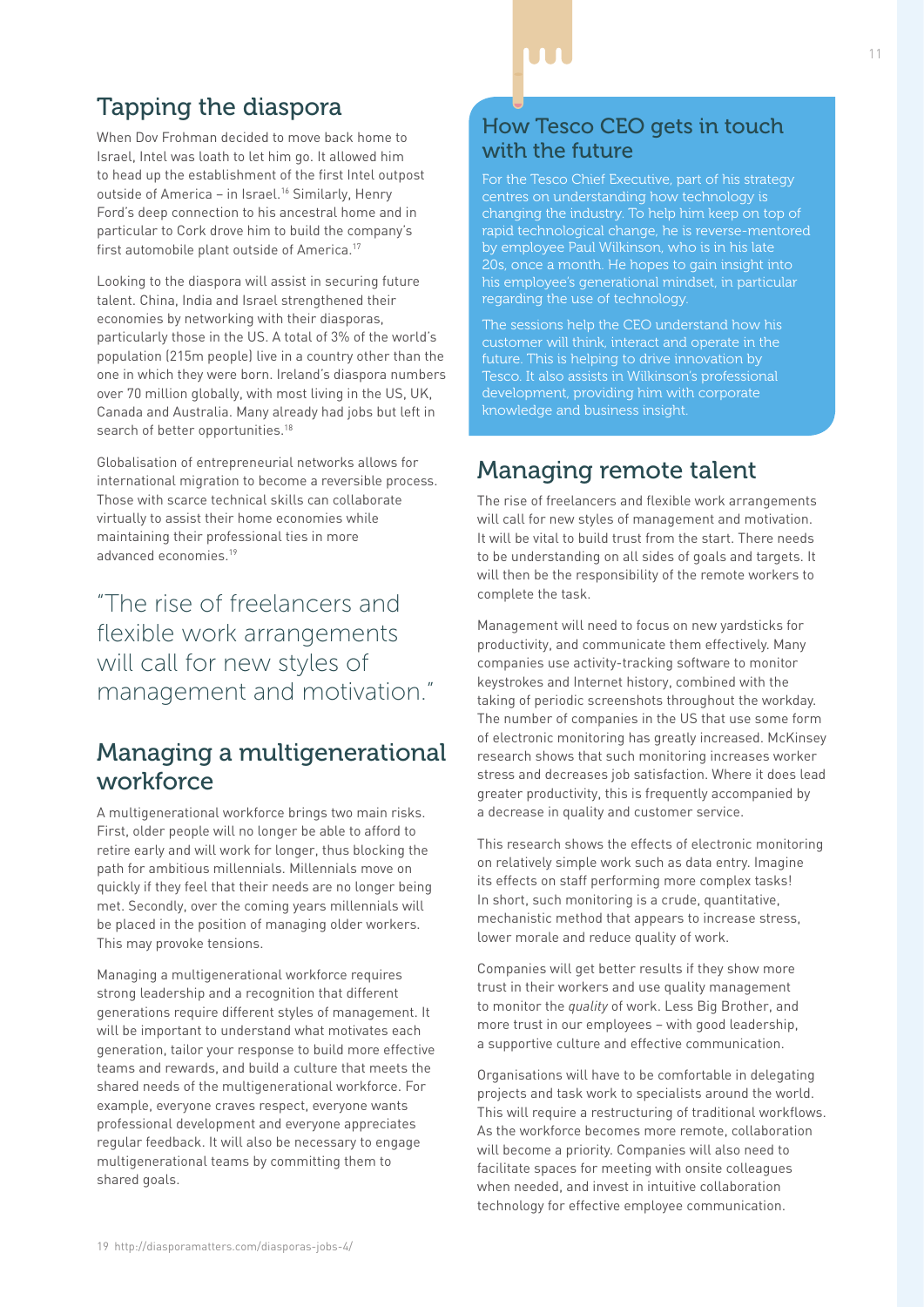# The Future Workplace

### Work is not a place you go, but a thing you do

Work in the future will be seen less in terms of location and more in terms of activities. This is paving the way for a less location specific workforce. According to the Citrix Workplace of the Future report, 83% of companies globally will adopt mobile work styles this year. By 2020, it predicted, the average employee would access the company network from six different devices, and one third of employees would not work from a traditional office but at home, at field sites or in customer/partner locations. Private offices and cubicles are being replaced by more flexible and communal workspaces, giving rise to 'activity-based working'.

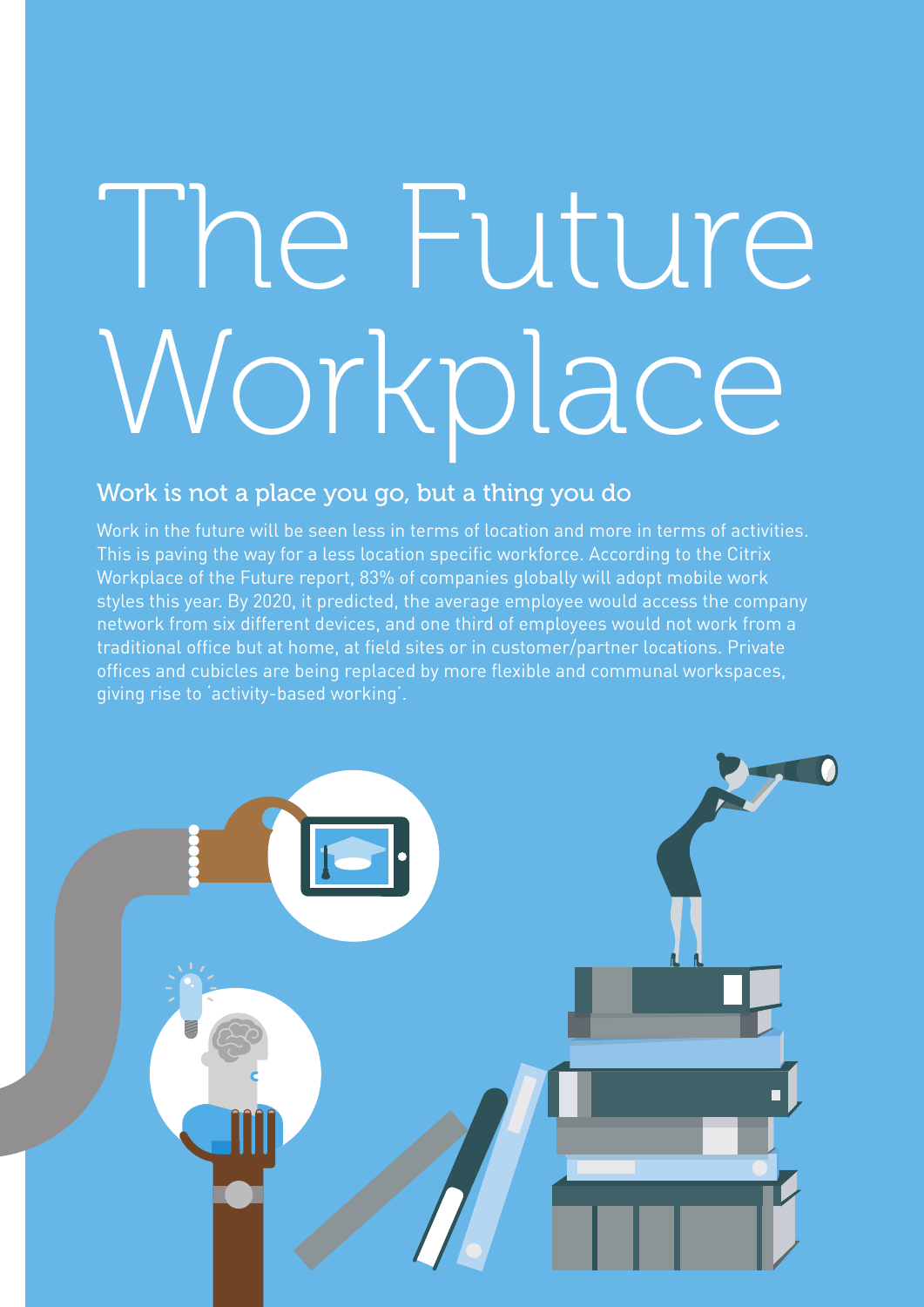### Co-working

Isolation can be a problem for remote professionals. Urban hubs are a solution to this problem of social distance. These often uniquely designed environments aim to connect, inspire and enable workers to realise their goals. They provide infrastructure for mobile workers, including comfortable chairs, tables, highspeed wi-fi connection, kitchen facilities, private meeting spaces and, above all, a sense of community for those who want it.

Co-working spaces offer month-to-month memberships and provide access to facilities, be it three-days-a-week access to a shared working lounge or 24/7 access to a personal desk. The number of co-working spaces across the globe, from Somerset House in London to Bandung Digital Valley in Indonesia and The Hub Singapore, is estimated to have doubled each year since 2006. More than 2,000 co-working spaces were set up worldwide in just two years (up to end 2012), a 250% increase.<sup>20</sup>

Specialised spaces are also becoming popular. They allow for knowledge-sharing within an industry and for greater innovation. Recognising this need, companies are looking to provide more creative workspaces to stimulate their workers.

Ford launched TechShop Detroit, a 33,000 square foot DIY workshop. For a membership fee, employees, non-employees and retirees can make use of equipment that is beyond the means of DIY as just a hobby. There is an energy of experimentation in the TechShop that inspires innovation.<sup>21</sup>

### What is driving this change?

Technology is shifting jobs from relatively permanent and lifetime to less permanent, non-standard employment relationships, such as self-employment and freelance work. These arrangements may be particularly attractive to those seeking a better work-life balance or those with disabilities.

Millennials are expected to make up 75% of the workforce by 2025. Their dominance will define to a great extent the culture of the future workplace. One of their most defining characteristics is their affinity with technology. They place more emphasis on their personal needs than on those of the organisation. According to a 2014 PwC survey, *Millennials at Work*, they tend to be uncomfortable with rigid corporate structures; expect rapid progression, a varied and interesting career, and constant feedback. In other words, millennials want a markedly different management style and corporate culture.<sup>22</sup>

### End of big company bureaucracy

In 2001, Peter Drucker predicted that the corporation in its current form would not be able to survive. Big company bureaucracy will be changed by those who work there, how they work and the new styles of management required. There will be a shift from controlling individuals to inspiring collaboration; from top down communication to horizontal conversation, and from making money to delighting customers profitably.<sup>23</sup>

New corporate culture models have, indeed, begun to emerge to replace the traditional bureaucracy.

### ROWE (Results Only Work Environment)

has increased in popularity among American companies. It provides a model for a more flexible future of work. Its slogan is "Work whenever you want, wherever you want, as long as the work gets done."

Measuring employee productivity through time spent at a desk is considered outdated; instead, managers focus on clear job descriptions, attainable goals and better methods of measurement. Eric Severson, Head of HR at Gap, called the model "the holy grail of talent management", crediting it with raising productivity by 22% among participating workers.

Google allows staff the freedom to pursue projects they are passionate about 20% of the time. Many of their popular new products are birthed during this '20% time'.

At **BMW**, employees agreed with supervisors on the amount of work they would perform either at home or on the road. They record hours on an honour basis and are reimbursed accordingly. This offers employees great working flexibility.

Other companies have gone one step further and initiated a 'non-leadership' model. Valve, a video game developer, describes itself as a 'flat organisation'. Employees do not report to anyone. They decide what to work on, where to work, and even each other's pay. Teamwork is crucial, however; to save time, workstations are fitted with wheels so that dispersing into teams is efficient and quick. It encourages collaboration and engagement with like-minded, passionate people. This kind of model attracts 'elite' performers.

21 'The Third Wave of Virtual Work', Tammy Johns and Lynda Gratton, http://hbr.org/2013/01/the-third-wave-of-virtual-work/ar/1

22 http://www.pwc.com/gx/en/managing-tomorrows-people/future-of-work/assets/reshaping-the-workplace.pdf

23 http://www.forbes.com/sites/stevedenning/2014/07/29/the-best-of-peter-drucker/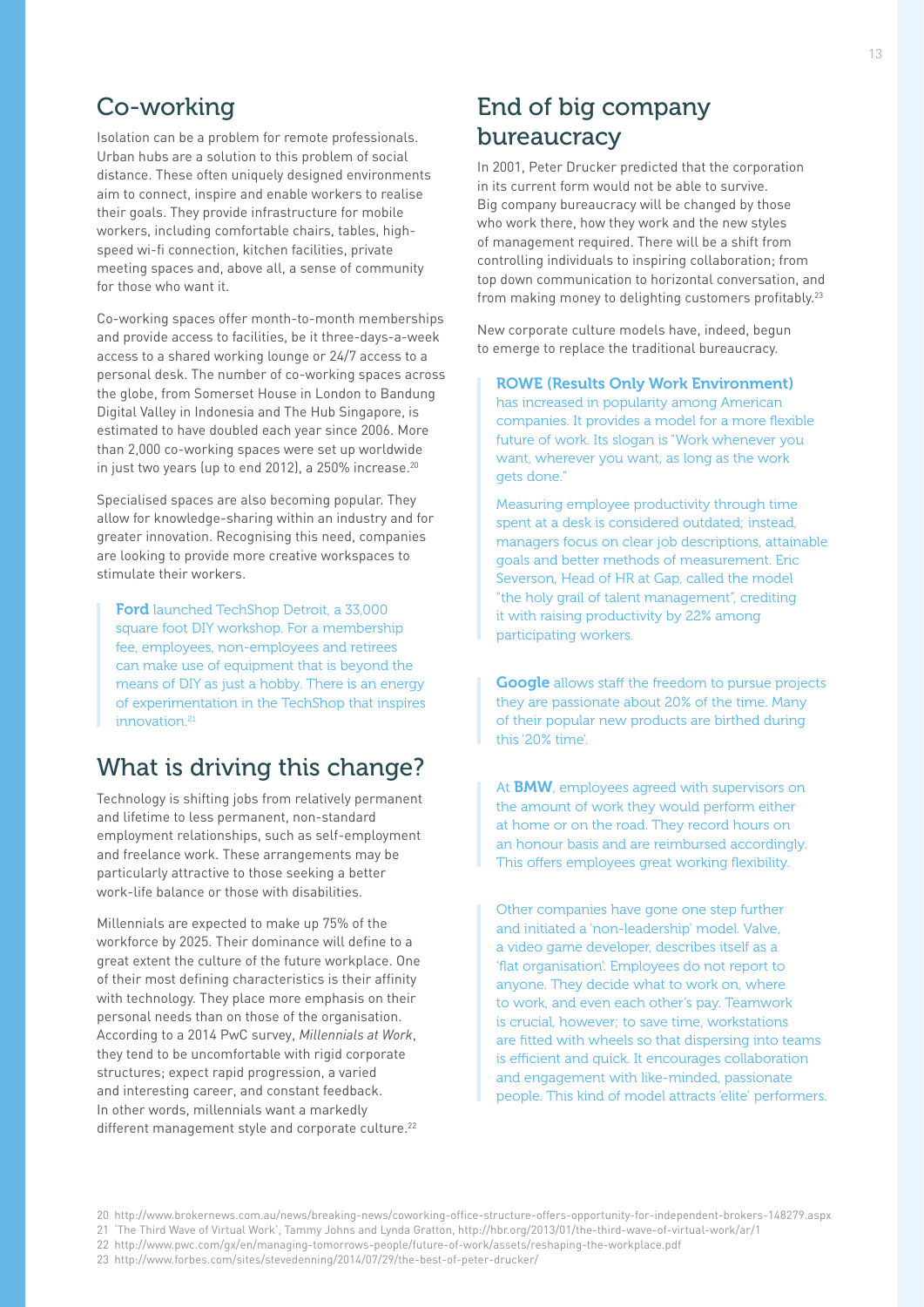### Health and work/life balance vital for the future worker

Technology has made it easier for employees to be more flexible, but has also made it more difficult to escape work after hours. Many companies realise that rested employees are more productive.

Volkswagen's company email server is programmed to stop delivering messages to employee smartphones 30 minutes after work, and starts again 30 minutes before the beginning of the workday. This is an attempt to prevent their employees from being 'always available'.

**Quirky**, a New York based start-up which shepherds inventions to the marketplace, has implemented a 'blackout' week once a quarter, during which no one except customer service representatives are allowed to work. This is an attempt to remove distractions from the employees' environment, encourage creative thinking, and prevent burnout.

### "Employees are more engaged when their physical, emotional, mental and spiritual needs are being met"

New data has shown that people are experiencing heightened stress levels and new sources of stress. Consequently, absenteeism is quickly being replaced by 'presenteeism', a culture that pressures employees to show their faces at the office irrespective of their wellbeing or the fact that they could be more productive elsewhere. This trend is becoming more of a concern for business. Research by the Corporate Leadership Council in the UK, has found that the price of presenteeism is eight to twelve times the cost of absenteeism. Sick employees are only 55% productive compared to 75% on 'normal' days. This impacts the bottom line.

In Ireland, according to the Aviva Workplace Health Index, about one third of employers cite presenteeism as a key health concern for their business. Since employees are afraid to ring in sick, many come to work with ailments such as back and neck pain, allergies, migraines and depression.24

Many companies are slow to adopt more flexible working arrangements as managers find it difficult to measure productivity of remote workers. Many rely on the physical presence of the worker. Companies are going to have to begin to assess productivity in other ways.

### A daughter's wake-up call

In early 2014, Mohamed El-Erian made headlines when he resigned as CEO of trillion-dollar investment fund PIMCO. He said he had asked his 10-year-old daughter why she wouldn't listen to him when he asked her to brush her teeth. She gave him a list of 22 milestones he had missed – from her first soccer matches to Halloween parades – because of work.

El-Erian wrote. "I had a good excuse for each missed event! Travel, important meetings, an urgent phone call, sudden to-dos… But it dawned on me that I was missing an infinitely more important point". Since resigning, El-Erian has been managing "a portfolio of part-time jobs" that give him more flexibility – so he can, for example, drive his daughter to school every day.

In another case, former CEO of MongoDB Max Schireson wrote about his decision to resign after he realised how much he was missing in his children's lives

These cases raise an interesting point regarding the work-life balance of male executives. According to a 2013 Pew Research study, 46% of fathers reported that they don't spend enough time with their children, versus 23% of mothers.

As Steven Wright quipped, "When I was 10, my father told me never to talk to strangers. We haven't spoken since."

Company chiefs considering their work-life balance? It's a healthy development. But they also need to consider that of their employees.

24 http://www.independent.ie/business/irish/irish-bosses-worried-by-new-trend-of-presenteeism-29561252.html

25 http://www.forbes.com/sites/ekaterinawalter/2013/10/15/want-to-find-brand-ambassadors-start-with-your-

employees-2/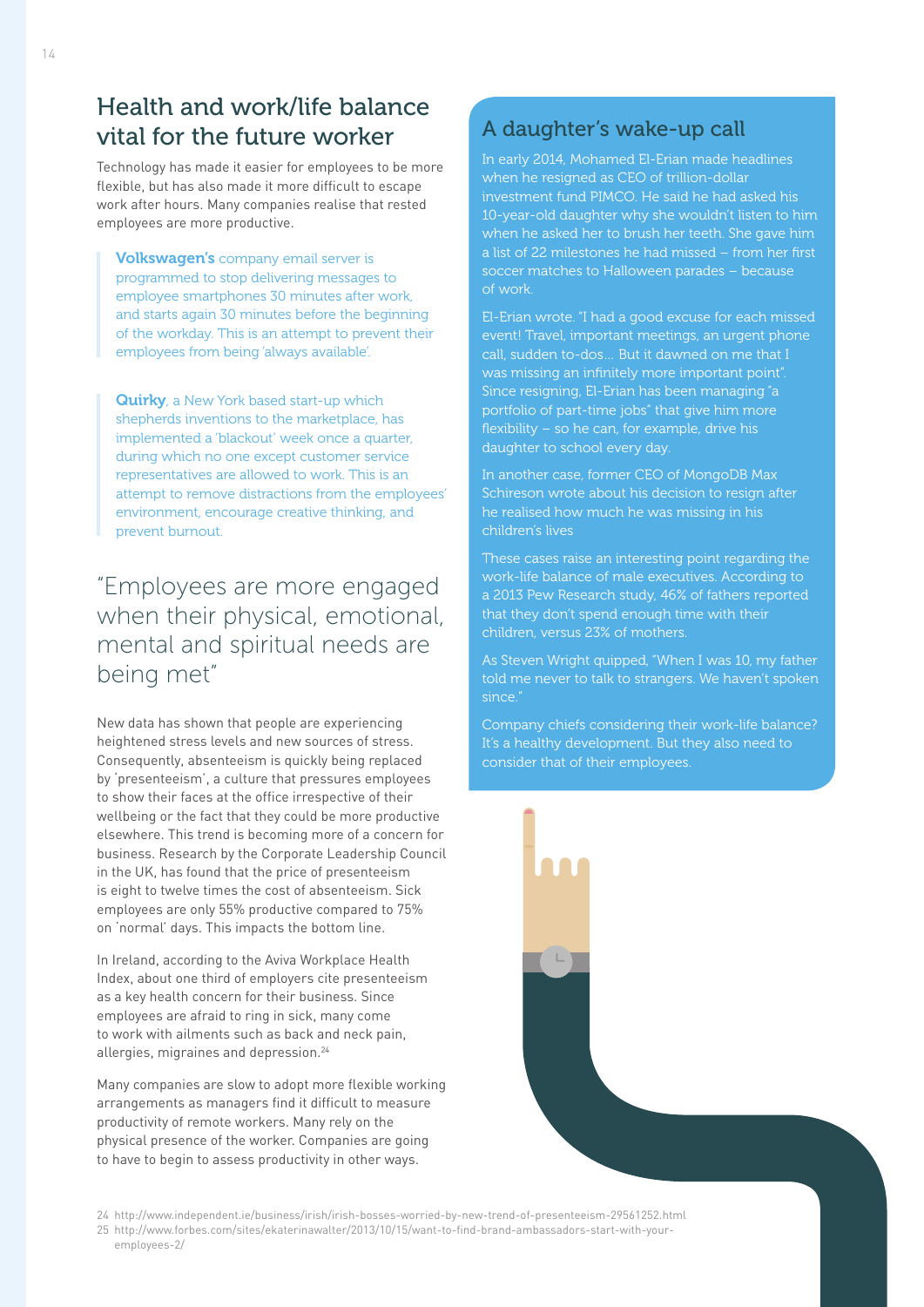### **Stress reduction and competitive advantage**

There is a growing trend in corporate America of taking steps to reduce stress and improve health and creativity through meditation and yoga. William George, former CEO of Medtronic and now Harvard Business School professor, states that the "main business case for meditation is that if you're fully present on the job, you will be more effective as a leader".

According to Ariana Huffington, "stress reduction and mindfulness don't just make us happier and healthier, they're a proven competitive advantage for any business". A Gallup poll revealed that companies with high employee engagement have 3.9 times the earnings per share of competitors.25

### From 'have to work' to 'want to work'

At Treehouse, the online interactive education platform, staff are encouraged to fit work into their life, not their life into their work. They work four days a week, and are discouraged from working at weekends.

Employees choose what they do, rather than being told what to do. Each day they get an email highlighting new projects; they can add who is needed for the project and then those individuals can decide if they want to join the project or not. This changes the dynamic from 'have to work' to 'want to work', which empowers staff, engages them and harnesses their passions.

Treehouse makes over \$8 million a year and has over 54,000 students. CEO Ryan Carson believes he has created the model for future companies, one that is technology driven and employee-led.

Employees are more engaged when their physical, emotional, mental and spiritual needs are being met.<sup>26</sup> Companies are beginning to take into account the impact of stress on their bottom line. They want employees to bring their best selves to work.

The CEO of the third largest insurer in the US made yoga available to all employees nationwide. Many companies now offer subsidies for gym memberships, comfortable rest areas in the office, fresh fruit in the office, etc.

Corporate technology is also catching up. **DeskTime** is an app that sends alerts to employees to remind them to take a short break. Short breaks correlate with higher productivity. Workers prompted to take a break were found to be 13% more accurate in their work on average than those not reminded to do so.<sup>27</sup>

The worker of the future may self-monitor, using healthcare desk apps to check they are taking breaks, are adequately hydrated, etc. A new era of medicine is being driven by a combination of wearable technologies and big data. This has the potential to improve quality of life by detecting the most prevalent ailments such as heart disease and preventing disease using health and wellness techniques.

### "Companies with high employee engagement have 3.9 times the earnings per share of competitors."

### Encouraging innovation

Neuroscientist Shane O'Mara highlights the importance of allowing your brain some downtime: you can get better results if you move away from a task and return to it refreshed. There is no better mood enhancer than getting a good night's sleep. It helps cognitive functioning leading to innovation and creativity. There is a significant competitive advantage to be had from well rested and healthy employees.

Because we are constantly bombarded at work, we are not giving our brain much time to think – let alone be creative. In Rita McGrath's book *The End of Competitive Advantage*, she highlights that the 40 year lead-time one could get from competitive advantage is now down to five years for fast-moving businesses. We thus need our people to be creative – but we must create the kind of environment in which employees can work creatively. In 2013 PwC surveyed 246 CEOs in North and South America, Asia and the Middle East and 97% said the top priority was innovation.

Most people admit they get very few of their best ideas at work, but rather when driving, having a shower or on a sun lounger, etc. If Einstein was working in a modern university and regularly seen sitting on a bench, thinking, he'd no doubt be dismissed as unproductive. His value would be measured according to the number of peer reviewed publications he'd produced in the past year. But, as he said to the prolific French writer Paul Valery, "Well, I've only come up with one idea – but it was a good one!"

26 http://www.nytimes.com/2014/06/01/opinion/sunday/why-you-hate-work.html?\_r=1

<sup>27</sup> http://m.theatlantic.com/business/archive/2014/09/science-tells-you-how-many-minutes-should-you-take-a-break-for-work-17/380369/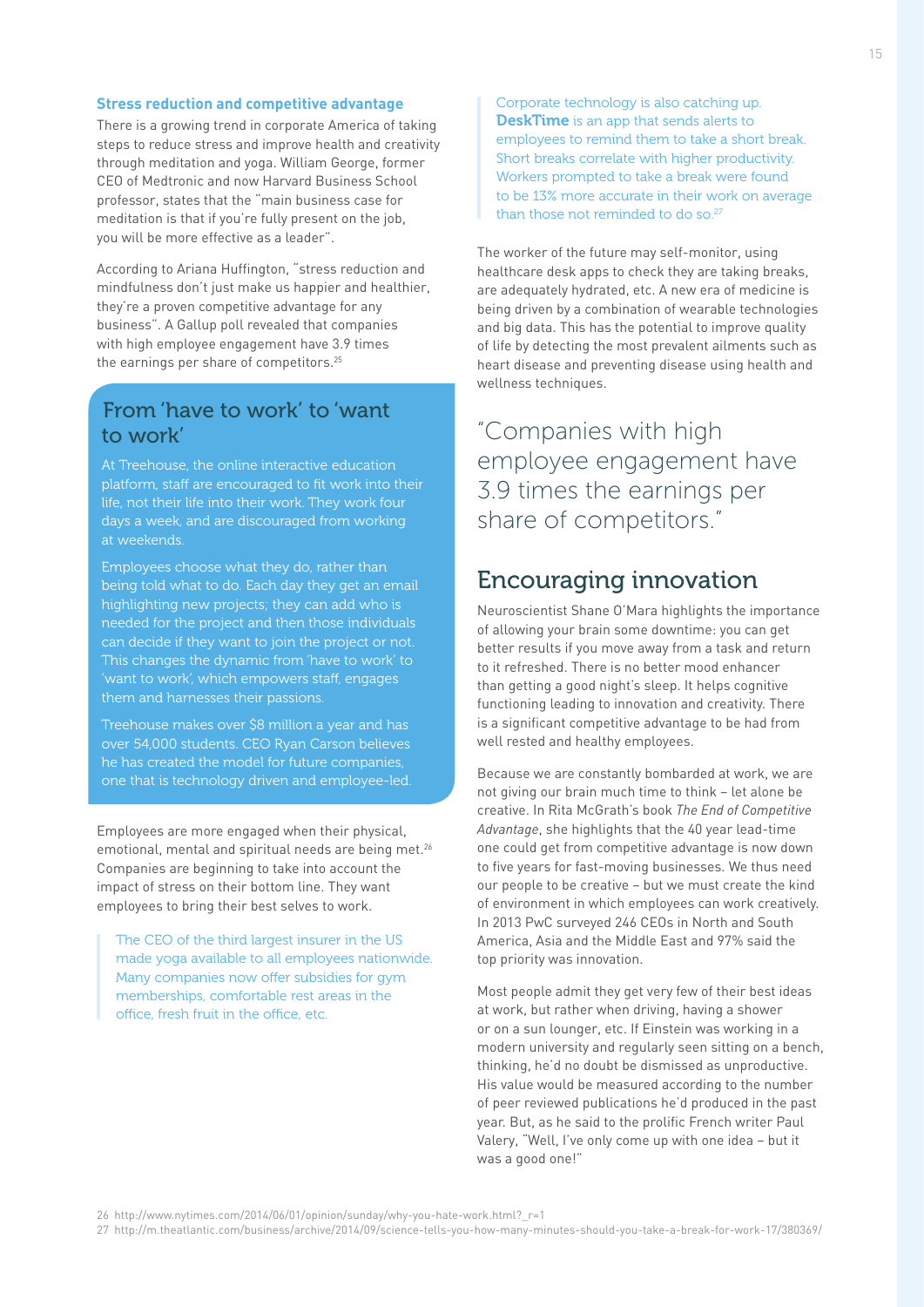### Workplace ergonomics

Companies will also need to pay attention to the ergonomics of the workplace. The ideal work environment is one that allows the worker to adjust their workstation to suit their specific needs, such as being able to sit or stand while working at a desk.

As well as stress management and nutritional seminars, some companies provide 'Sit Safe' ergonomic seminars, exercise classes, yoga and Pilates, specially designed and dedicated rest areas, 'walking meetings' that encourage workers to get outside and enjoy some fresh air while working, etc.

Many companies provide the height-adjustable desk which lets the worker adjust the desk to allow them to work either seated or standing.

With companies allowing employees to use their mobile devices at work this can bring with it various health issues. Sending long emails on a smartphone or hours spent craning necks on a laptop are bringing with them various musculoskeletal problems. Companies need to be alert to the stress that such working methods puts on people's bodies and adjust their work environment to reduce ergonomic risk and promote safer and better work performance.

### Social distancing

With technology comes the issue of social distance. Sherry Turkle, professor of Social Studies of Science and Technology at MIT, argues that people are sacrificing conversation to be 'connected'. Conversation has many functions, including challenges to one's thinking habits and assumptions, prompts to self-reflection, gathering new knowledge and ideas.

Social distancing also works against the need for future work to be more collaborative. Research by sociologist T.J. Allen found that once employees were over 200 feet away from each other their chances of communicating and collaborating falls to zero, they might as well be across town. Companies can combat this trend by creating work environments that foster collaboration, and therefore innovation and creativity. Remote working will make this more of a priority. Apple even looked at where the restrooms should be in their buildings as another place people might pass each other on the way there or back.

Companies need to regularly detach employees from their ceaseless engagement with technology and encourage them to actually talk to each other face to face – to make real human connections.

### A collaborative future

The future of work is changing from a directive approach towards collaborative frameworks that inspire employees to engage with their work and one another. Companies are embracing open plan offices in order to facilitate such collaboration. More decisions will be arrived at through consensus. Leaders will need to let go more and trust those around them, thus creating an environment that encourages creativity.

Improved connectivity is driving an increase in crowdsourcing. Some executives have been experimenting with opening up their companies and decision making processes though crowdsourcing, and social platforms within and across organisational boundaries.

Infosys is using its workers' familiarity with social networking sites as a tool for collaboration and to connect employees around the world.

Cheap communication is driving a trend of hyperspecialisation.28 Work will no longer be determined by proximity to the company HQ. This will require a restructuring of traditional workflows. Organisations will have to be comfortable in delegating projects and tasks to specialists located around the world. Handovers will need to be as clear and effective as possible. External collaboration, with suppliers, shareholders, and customers, is also vital for competitive advantage, and servicing customers.

"Once employees were over 200 feet away from each other their chances of communicating and collaborating falls to zero, they might as well be across town."

### Co-opetition

Ford and GM both automotive giants both realised that they could work faster if they pooled resources on developing new transmissions to be used in their cars. It means that they would have more collective resources for engineering, testing, design, development and production. Companies will begin to see the benefits of co-opetition to shorten product lifecycles but it will also open up many other opportunities.

<sup>28</sup> http://hbr.org/2011/07/the-big-idea-the-age-of-hyperspecialization/ar/1?referral=00060 and source: http://blogs.hbr.org/2011/07/thefuture-of-work-20/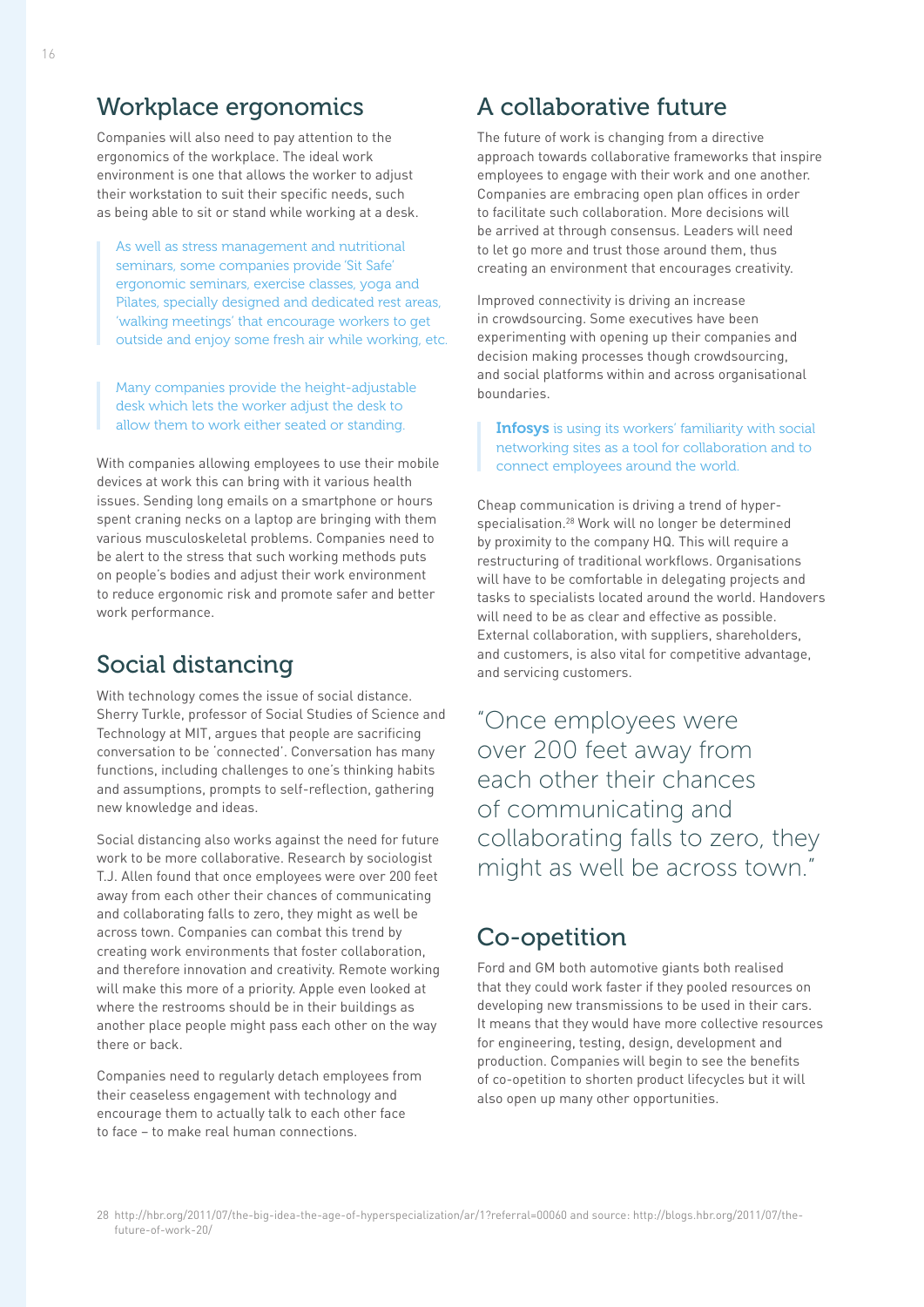### Working across cultures

As the world becomes smaller – and Richard Branson plots a way to get from London to Sydney in two hours by leaving the Earth's atmosphere – we have to start looking at how cultural differences affect work.

"In future organisations, people will have to take care to avoid judging others from their own frame of reference and to become extremely sensitive to cultural differences."

Erin Meyer, a culture guru, highlights many examples of cultural challenges. One survey looked at the perceptions of people from various countries of what constituted an effective meeting. Most Americans surveyed said that they expected "a good meeting" to produce a firm decision. Most French indicated that they would think a meeting had been productive if it allowed them to "debate and share various viewpoints". In contrast, most Thais believed the purpose of a good meeting as being "to put a formal stamp on a decision that has been made before the meeting, in informal pre-meetings"!

Meyer also points out how Swedish culture is very egalitarian while in Japan, for example, decisions are generally made from the top down, so having a Swede manage Japanese staff will be problematic if these cultural differences are not understood.

It is clear that, as companies become less homogenous, different cultural outlooks will lead to many complications. In future organisations, people will have to take care to avoid judging others from their own frame of reference and to become extremely sensitive to cultural differences.

### Why an Asian 'clash' took Olivier by surprise

The culture guru Erin Meyer provides a great example of how cultural differences can affect employee engagement. She quotes a letter sent to him by Olivier, an executive at French automotive supplier Valeo, which has big client bases in Germany and Japan, and a growing presence in China.

Olivier wrote about "the invisible cultural boundaries impacting the effectiveness of my global team". When he moved to China, he thought the difficulties would mainly arise in bridging the cultural differences between Asians and Europeans.

To his surprise, however, "the most serious difficulties we have on the team are between the Chinese and the Japanese. The Chinese gripe that the Japanese are slow to make decisions, inflexible, and unwilling to change. The Japanese complain that the Chinese don't think things through, make rash decisions, and seem to thrive in chaos." As a result, the two Asian groups "have difficulty working together".

Meyer responded that the problem could be solved by increasing the awareness of team members about how culture specifically affects their effectiveness.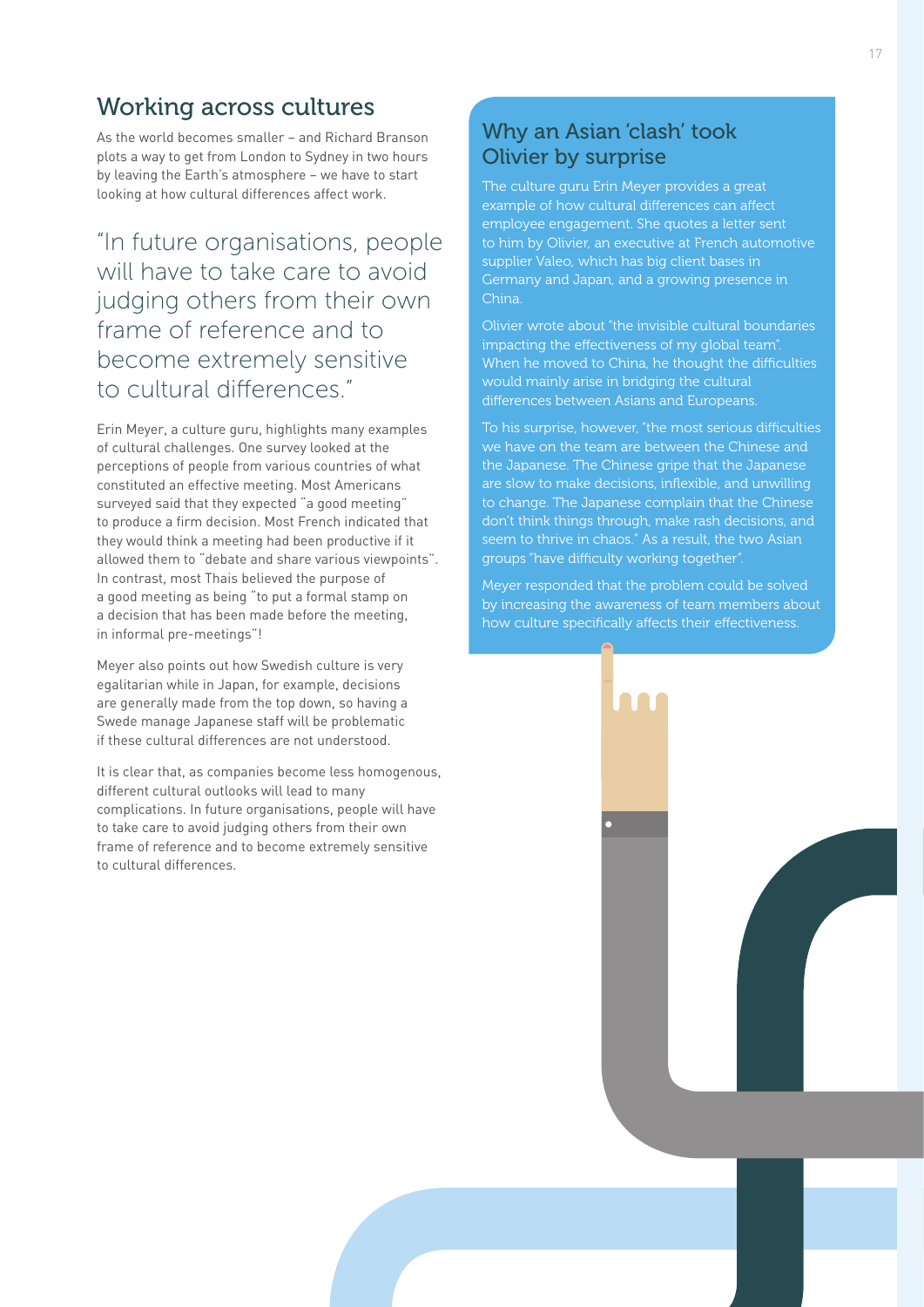

# Technology in the Future

In 2015 there will be an estimated 20% more mobile devices than humans on the planet. By 2020 it's estimated there will be over 50 billion devices connected to the Internet.

Ericsson predicts that within the next five years there will be 5.9 billion smartphone users, compared to 1.9 billion at the end of 2013. That's 85% of the global population, a technological expansion faster than anything that has happened before.<sup>29</sup> Most of the demand comes from the developing world. Mobile broadband penetration in Africa is expected to reach close to 20% in 2014, up from 2% in 2010.

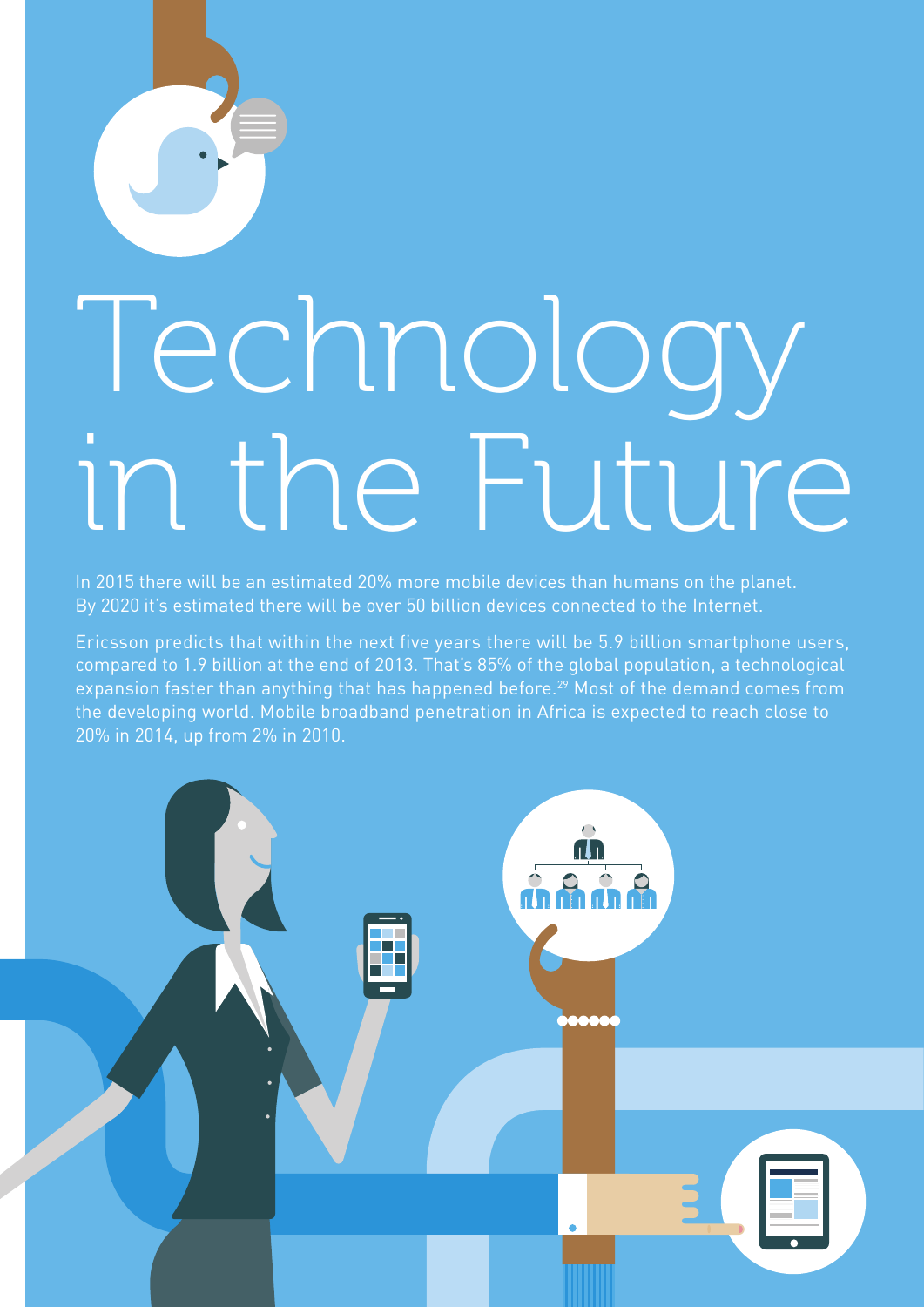### Technology is changing the way we work

Forward thinking organisations are designing and managing business processes that enable a new generation of connected employees. Social and community features, such as discussion boards, collaboration and social analytics, allow teams to work seamlessly across traditional organisational lines so as to unleash more talent, innovation and efficiency.

Technology is facilitating the disintermediation of industries; that is, reducing the middle man from transactions.30 This is disrupting the retail industry (e.g. Amazon, eBay), taxi services (e.g. Hailo and Uber), the music industry (e.g. Spotify), and broadcast television (through on-demand services like Netflix).

3D printing looks set to revolutionise manufacturing. It brings with it the potential to manufacture in their homes what consumers want or need. GE is using 3D printing technology to create prototype parts. This will lead to a decline in manufacturing jobs. However, jobs will be created for those producing, maintaining and managing the machines. Some predict that 3D printing could bring about global trade rebalancing, as this new method of manufacturing will reward more high-skilled workforces in countries, while cheaper labour will become less relevant.31

Technological advances in robotics are bringing about an age of technological unemployment. The prices of robotics have dropped approximately 10% annually over the past decades and will decline at a faster rate in the near future. It is expected that many low-wage service occupations will be automated. Andrew McAfee calls this the "new machine age". The production of cars that are able to drive themselves will soon displace deliverymen and taxi drivers, and stock handling is already being carried out by robots instead of by manual labour.<sup>32</sup>

General Electric designed robots to climb and maintain wind turbines. El Dulze, a Spanish food company, uses robotics to reject bad heads of lettuce from its production line.

**Amazon** has started to use drones to deliver parcels to remote areas

In 2013, 20% of global robotics sales took place in China where employers are incentivised to substitute robots for labour, as wages and living standards rise.

Foxconn, a Chinese contract manufacturer that employs 1.2 million workers, is now investing in robots to assemble products such as the iPhone.

Technology is a huge disrupter of jobs. According to a 2013 study by Oxford economists Carl Benedikt Frey and Michael A. Osborne, 47% of American jobs were at high risk of automation relatively soon. These include accountancy, technical writing, legal work, and a lot of other white-collar occupations. Jobs requiring creative and social intelligence are less at risk.33 Designers of industrial robots claim that their creations are there to assist, not replace. However, more and more of their role will move from assistance to complete substitution.<sup>34</sup>

### Big data transformation

'Big data' is transforming how we do business, particularly for industries that centre on data-based strategies, and services that are enriched with data. Organisations that delay engaging with this trend risk being leapfrogged by more data-savvy competitors. Companies that effectively use big data can transform it into intelligence, to deliver better strategic and operational decisions. It provides the ability to identify trends and develop unique insights that can help a company gain a competitive advantage.

Employers will need to ensure that their staff have the skills to use big data for competitive advantage.

### Big data brings big benefits

Big data delivers intelligence. One company harnessing this information advantage is GlaxoSmithKline (GSK). This globally successful pharmaceutical company partnered with McLaren, which uses data to achieve victory on the racetrack, to better understand the power of data-driven strategies. With the assistance of McLaren, GSK developed a system where vast quantities of information were processed to assist with drug development and decisions on product viability.

Big data can help companies gain an essential competitive advantage. It can also make the HR department more effective. At Evolv, it enables better understanding of its employees, which in turn can prevent excessive turnover. It also provides a more detailed account of employee performance. When assessing employees and job candidates, 500 million data points are taken into account. Such data can help predict when an employee is most likely to leave. Using this software, Xerox, one of Evolv's clients, has been able to cut attrition by 20%.

- 29 http://www.forbes.com/sites/timworstall/2014/05/18/astonishing-number-ericsson-predicts-5-9-billion-smarpthone-users-within-5-years/ 30 https://www.youtube.com/watch?v=V40ceiQXEHA#t=71
- 31 http://www.businessinsider.com/how-3d-printing-will-affect-manufacturing-jobs-2014-8
- 32 whttp://www.ted.com/talks/andrew\_mcafee\_what\_will\_future\_jobs\_look\_like?utm\_source=email&source=email&utm\_ medium=social&utm\_campaign=ios-share#t-68217
- 33 http://www.oxfordmartin.ox.ac.uk/downloads/academic/The\_Future\_of\_Employment.pdf
- 34 http://www.economist.com/news/briefing/21594264-previous-technological-innovation-has-always-delivered-more-long-run-employmentnot-less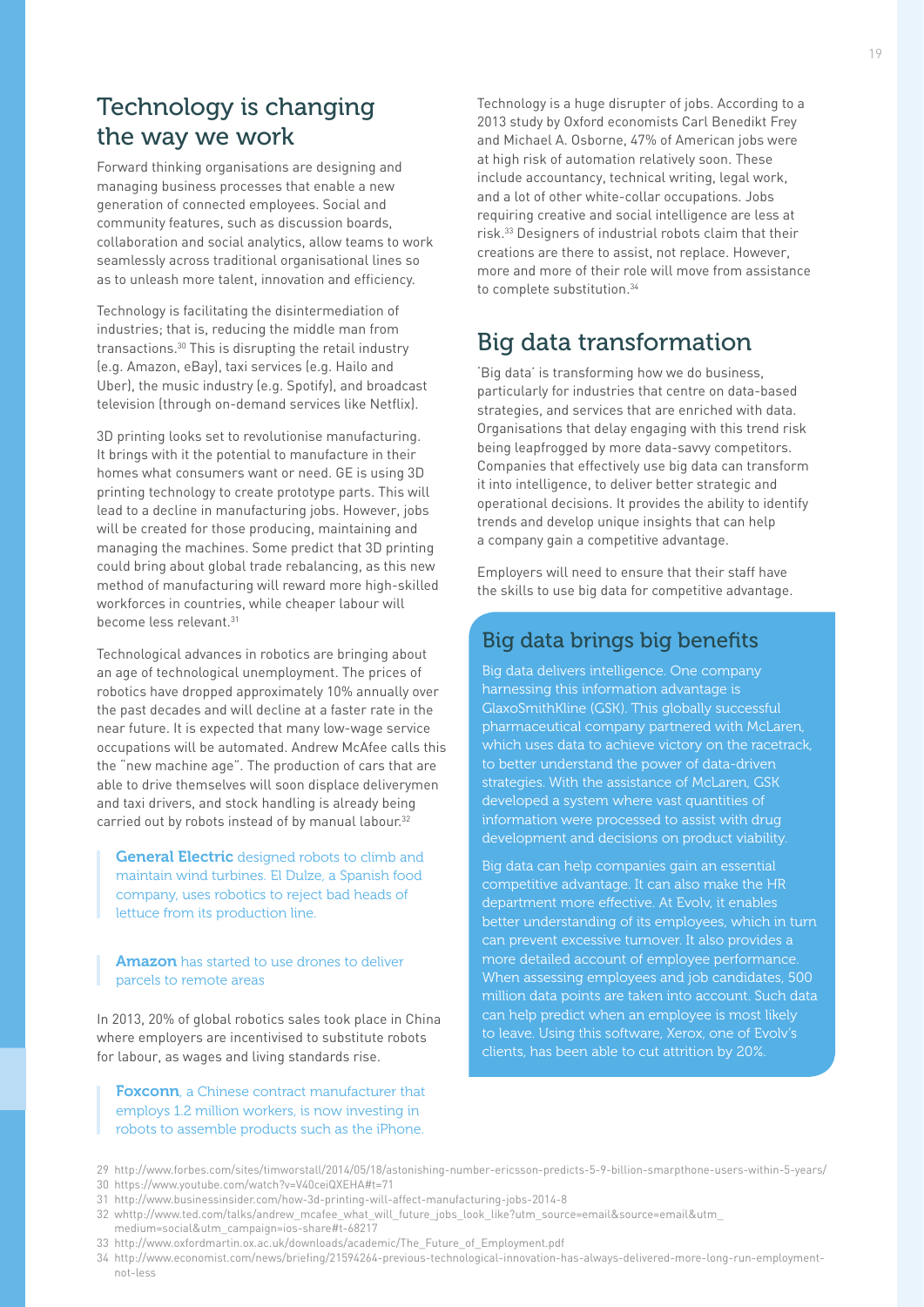"Many CEOs will morph into a 'Chief Experimentation Officer'. Companies need to experiment so as to improve continuously, come up with innovations and stay competitive."

### How new technologies enable work breakthroughs

*"Everything that's already in the world when you're born is just normal; anything that gets invented between then and before you turn thirty is incredibly exciting and creative and with any luck you can make a career out of it; anything that gets invented after you're thirty is against the natural order of things and the beginning of the end of civilisation as we know it until it's been around for about ten years when it gradually turns out to be alright really."* – Douglas Adams

Technological developments have greatly shortened the lifespan of competitive advantage. Powerful business software is no longer a luxury. The cost of acquiring IT has fallen to incredibly low levels. For less than €600 an individual can purchase a disk drive with the capacity to store all of the world's music. Deflation in software pricing and increases in software functionality and quality are allowing smaller companies and start-ups to compete against larger corporations.

Companies will need to anticipate and react aggressively to trends and discontinuities brought about by changes in technology. Few traditional mobile phone manufacturers protected themselves against Apple's disruption via the iPhone. However, Samsung managed to turn that revolution into an opportunity to rise rapidly in the mobile phone league tables.

The smartest CEOs are concentrating on breakthrough or game-changing innovation and incorporating it into their strategies. They're using technology not just to develop new products and services, but also to create new business models.

Khoala Ventures funded a Kenyan start-up that combines physical schools with online learning via mobile phones instead of textbooks.

McKinsey Quarterly's 'Management: The next 50 years',35 quoted research findings showing that, between 1990 and 2010, US companies allocated resources based on past experience as opposed to future opportunities. The companies that understand the nature of change

and the opportunities that come with it, will be able to mould their organisations accordingly and thrive. Those most active in resource allocation achieve, on average, a 30% increase in revenue annually to their shareholders compared to the least active. Interdigital, listed by Bloomberg as the company with the most profitable employees, with only 200 engineers has a revenue per employee of almost one million dollars, based on them acquiring a trove of patents that are worth billions.

### Continuous experimentation

Many CEOs will morph into a 'Chief Experimentation Officer'. Companies need to experiment so as to improve continuously, come up with innovations and stay competitive. Many high-performing tech companies like Google allow their employees to experiment in their 'labs'. At Amazon, experimentation and willingness to invent has always been part of the culture. It also measures its experiments. Companies that measure innovation are twice as likely to be top performers.

An experiment may hurt in the short term, but bring long term benefits; e.g. Amazon's Super Saver **Shipping** offers free shipping over purchases of \$25. A company with low margins may be reluctant to offer free shipping but in the long term it will gain increased customer loyalty.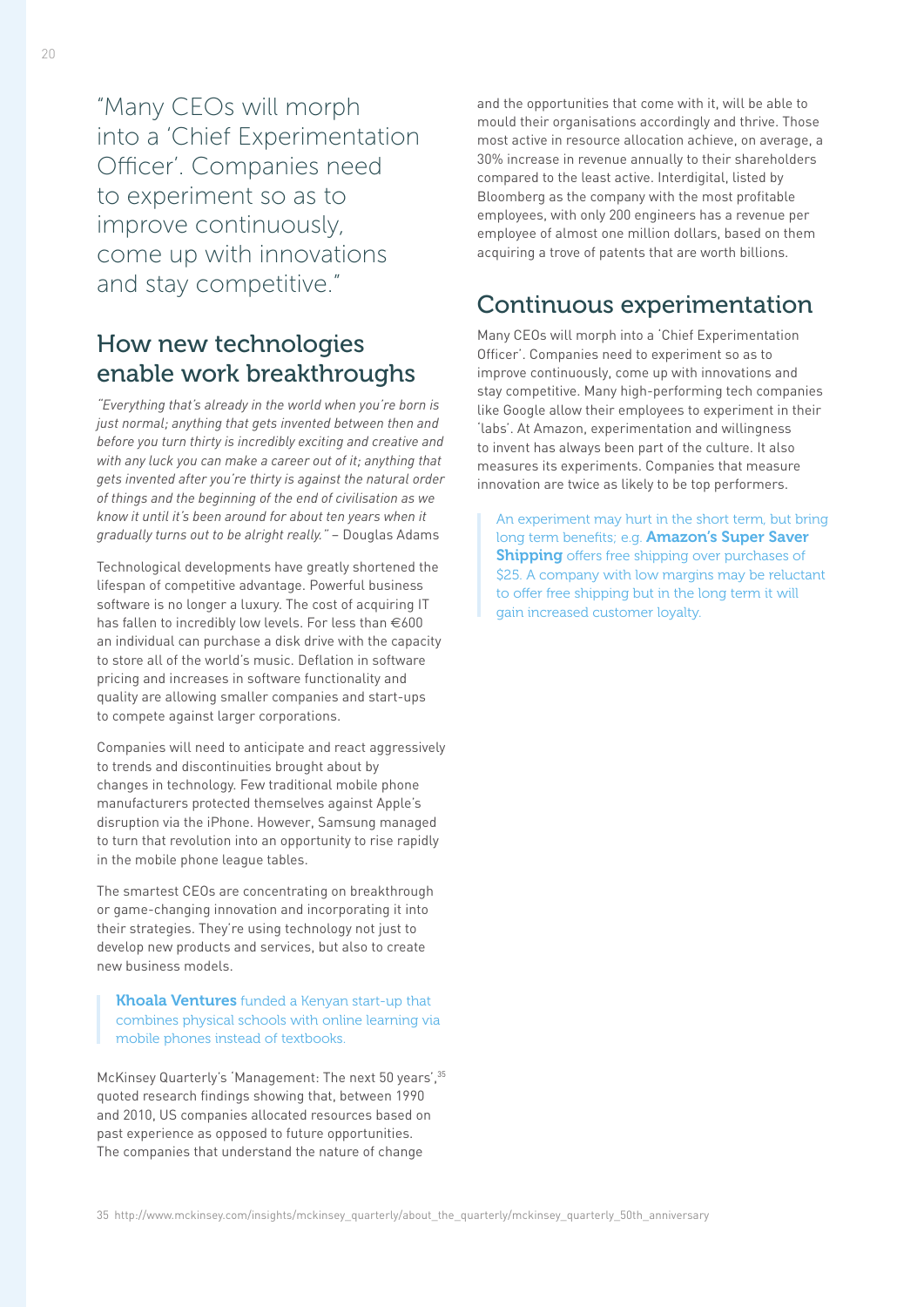Technology will become the enabler of strategy, so executives will need to become completely fluent in how to use data and in the latest technological advances. In a 2014 PwC survey, 81% of top-performing companies had a CEO who championed the use of technology to achieve strategy. Adjustments to executive management could assist in this transition, such as introducing a chief digital officer who oversees technology as a strategic issue, while the chief information officer tends to the day-to-day operation of company technology.

One key question for CEOs is to see how many have the CTO or CIO report directly to them. Currently the proportion is three in 10. In so far as technology is the next game-changer, CEOs need to be as close to the CTO as the CFO.

### 'Consumerisation' of corporate IT

Currently, corporate IT is lagging behind consumer IT. Workers feel restricted by outdated technologies in the workplace. The corporate space is often characterised by long replacement cycles for hardware and software, devices often limited to phones call and email, and restricted storage for files. This is at odds with the consumer space which has rapid software updates, smart phones offering innumerable apps, and unlimited cloud storage.

**Tripit** is an intelligent travel organiser that helps users manage their plans so their trips run smoothly. If flights are cancelled, they are notified 20 minutes before the airline notifies their customers, and alternative travel arrangements are suggested.

As more and more connected millennials enter the workforce, companies need to embrace the 'consumerisation' of the corporate IT space.

Three quarters of millennials believe that access to technology makes them more effective at work and 27% of them will reject an offer from a company if they ban social media. Companies thus need to invest in technology and adapt IT policy. Some companies are now encouraging a business focused use of social media at work.

McKinsey Global Institute predicts that a shift to social media can reduce the time employees spend on searching for information by 35%. Blocking access or limiting mobile device use will only frustrate workers. Allowing employees to bring their own devices to work encourages productivity but also reduces the burden of cost on the company to supply the latest devices. However, in doing this companies will need to adapt policies and processes in order to keep the company's

data secure. Staff must also be trained to comply with regulations and understand the risks.

Mobile apps are empowering customers and employees. They can service their needs in the moment. People expect to accomplish tasks quickly on their mobile devices. This task orientation forces what Forrester calls the 'atomisation' of business processes: breaking them down into tasks that people want to accomplish.<sup>36</sup>

"As more and more connected millennials enter the workforce, companies need to embrace the 'consumerisation' of the corporate IT space."

### New models of collaboration and communication

Technology is changing how we collaborate in the workplace. The most innovative companies will invest in technology to help their workforce become more productive and engaged.

CEMEX, a global leader in materials suppliers and cement production, have used social technology to change how people work. They launched Shift as a way to "bring social to work". Discussion forums and wikis allow employees to gather information and find solutions. Communities of interest connect employees with similar passions. These communities facilitate collaboration between professionals working around the same issue. What results is a form of interaction that would previously have been impossible. Innovation is also fostered through jam sessions and employees can vote on which ideas to prioritise for implementation.

PwC has highlighted that 77% of top-performing companies have an IT department with excellent understanding of marketing. Technological expertise in a wide range of areas will be even more essential in the future workplace. To promote the future brand of our organisations and to ensure highly effective workplaces and work teams, we need to be Math Men as well as Mad Men!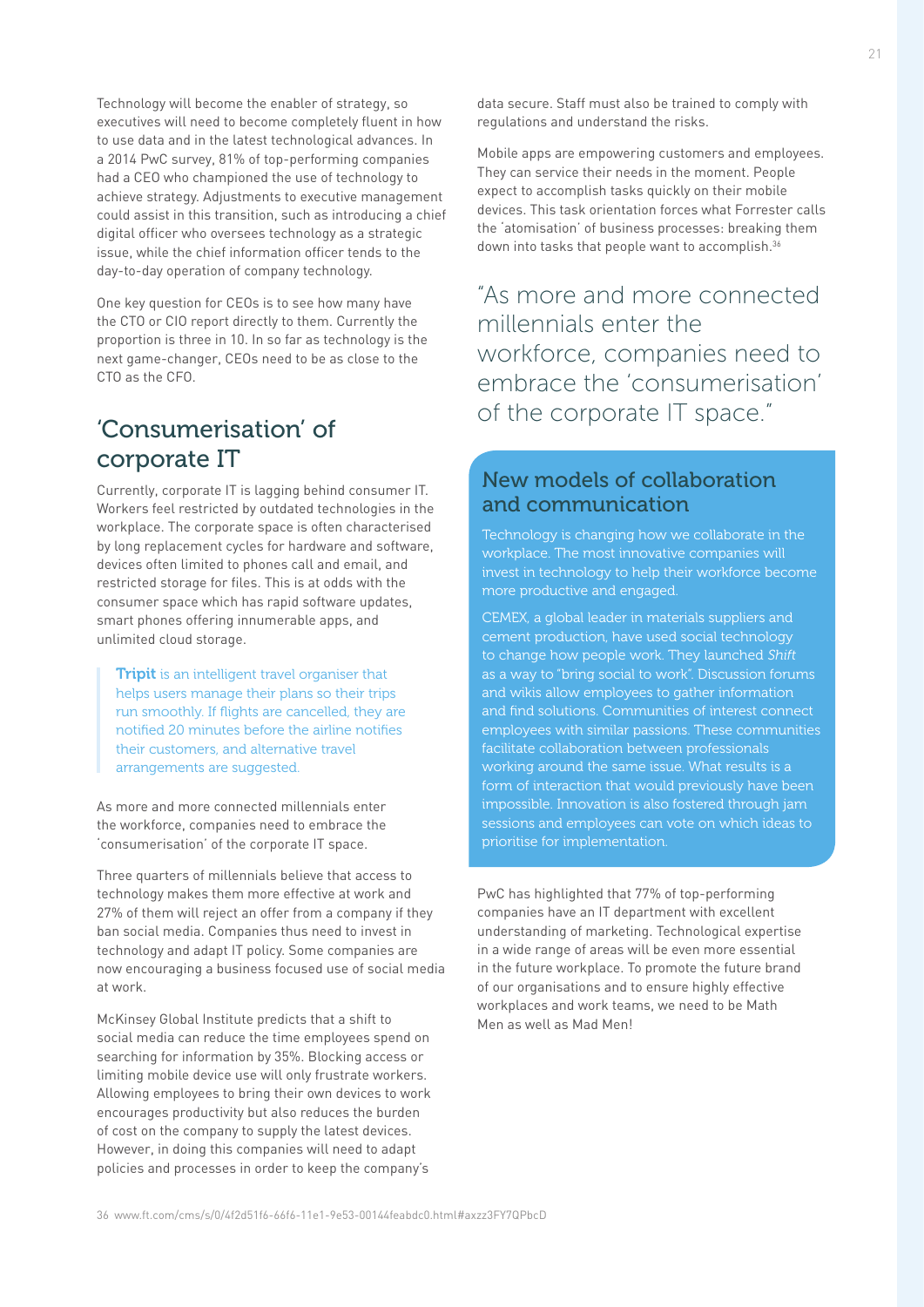### Key Findings and Recommendations

Demographic changes, globalisation and increased connectivity are forcing companies to rethink how we work, when we work and who will work.

Knowledge is power. It is vital to be aware of the trends and to keep up to date with new ones. It will be even more crucial to marry the trends to company strategy.

The future worker will become more remote and specialised. This will demand new management styles, but companies can benefit from the passionate and specialised knowledge worker. Technology will become a disruptive source in some industries, but its benefits will be felt across the board – in enabling deeper connections with the consumer, more novel ways of attracting talent, a more collaborative workplace and a more engaged worker.

The future of work brings with it many challenges, but capitalising on the many changes will bring many opportunities. The following are key recommendations on what you can do to meet the challenges you face and stay or get ahead of the competition:

### Your future brand

- Know exactly what is being said about your brand. Your strongest brand advocates are the employees who work there with you. Make sure they are positively reinforcing the brand, and also that you are continually measuring your brand strength.
- **n** Know your customer intimately. Future brand will depend on the story you tell, on how far you forge an emotional connection with consumers. Companies will need to understand perceptions of true brand and keep on top of changing customer opinions and needs. To do this, use big data analytics and reporting tools.
- Use company values to attract and retain employees and consumers, and pursue internal marketing to generate employee loyalty. This is because corporate social responsibility and business strategy will become increasingly more aligned in the future. Furthermore, it will be important to see how you affect the communities where you work.

### Your future talent

- n Move away from traditional hiring strategies to capture top talent. For example, the Internet will become people's CV and social networks their references. Hiring managers will rely on automated tools, algorithms and people analytics.
- Consider specific assessment for job roles as opposed to just university results. Recruiting based on the traditional university degree will dwindle as more of the world is opened up to online education. Online courses are playing an increasing role in closing the gap between what college students know and what businesses need.
- **n** Measure employee engagement. Are they motivated? Are you meeting their needs and expectations? Remember that on average millennials are more concerned with work/life balance and purpose.
- Tap underused talent pools to overcome the demographic challenges that lie ahead. And remember that women will play a greater role in the future workplace. Make your workplace more female-friendly.
- Empower employees to take action. Change is inevitable. It is vital that your employees are prepared and have the resources to experiment and adapt. Communicate the changes you anticipate and empower staff to roll them out. Whirlpool and Xerox have teams dedicated to investigating how the future of work will affect their organisations, and provide programmes accordingly.
- $\blacksquare$  Assess whether everyone in your organisation is committed to hiring the best, and ensure you have measures in place to see that they are doing so. The war for talent is hotting up. Companies need to ensure that they have the best people in place in order to attract (and retain) top talent.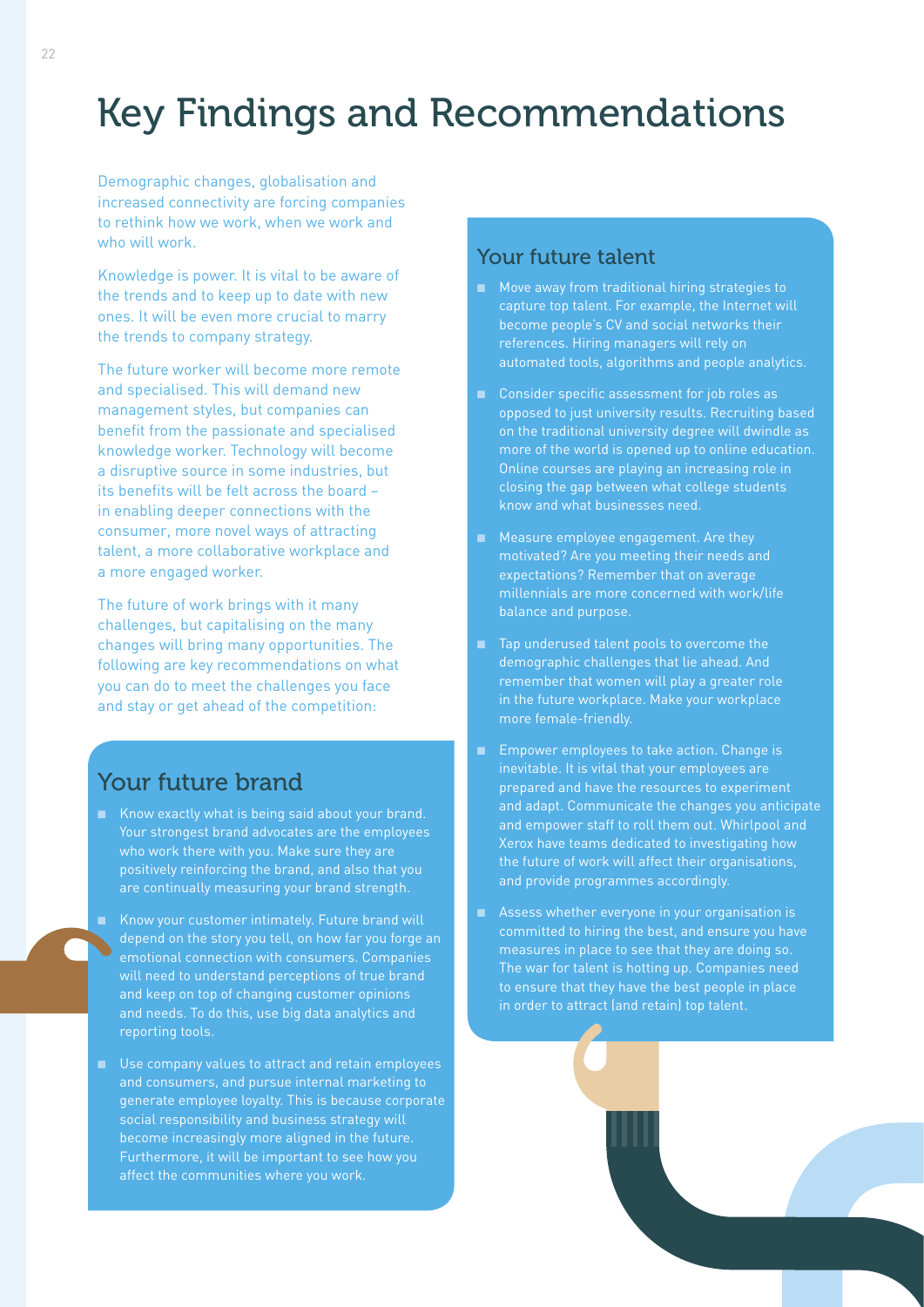### Your future workplace

- $\blacksquare$  Invest in refreshing the expression of your brand and culture in the physical setting. The future office needs to suit millennials while also adapting to the changing patterns of work and how we will work.
- **n** Pay more attention to health and wellness issues. Establish smoke-free campuses, let in natural light, provide work surfaces that accommodate stand-up work, etc.
- $\blacksquare$  Ensuring the health and well-being of your employees is important in itself, but it will also promote innovation and creativity. A well-rested employee is much more likely to come up with ideas than an 'always on' employee.
- Focus more on productivity and less on 'presenteeism'. Managers may not know where certain employees are physically located, but they can still measure their performance – in particular, the *quality* of their performance. Increased flexibility in the future of work will require new management styles.
- Be sensitive and flexible to cultural differences. What constitutes 'good communication' can differ from society to society (e.g. in many Asian cultures, silence is an important part of discussions since it indicates good listening). Being aware of such differences means you can avoid misunderstandings and bring out the talents in your team.
- $\blacksquare$  Keep upskilling your employees and provide settings so they can keep on learning. This will keep them engaged but also provide them with the necessary tools to keep pace with the changes ahead. The key jobs of the future will be built around the people skills that machines cannot replicate such as influencing, engaging empathetically, etc
- $\Box$  Create a workspace that can counteract the social distance that comes with technological change. As your employees are increasingly looking down at their laptop, phone, tablet, etc, it will be important to provide an environment where they can meet, converse, network and share ideas, without relying on technology.

### Your future technology

- Take advantage of new technologies. Technology is reordering what determines economic power, natural resources are declining in their influence, and robots are gradually invading the workplace
- $\blacksquare$  Remember that it is people who decide what technology does. Are you ensuring that your technology works for your talent, rather than the other way round?
- $\blacksquare$  Invest in technology and adapt your IT policy. Three-quarters of millennials believe that access to technology makes them more effective at work.
- $\blacksquare$  Creativity and adaptability are the key to survival. Any competitive advantage now has a much shorter lifespan than in the past. Companies need to experiment more and fail fast.

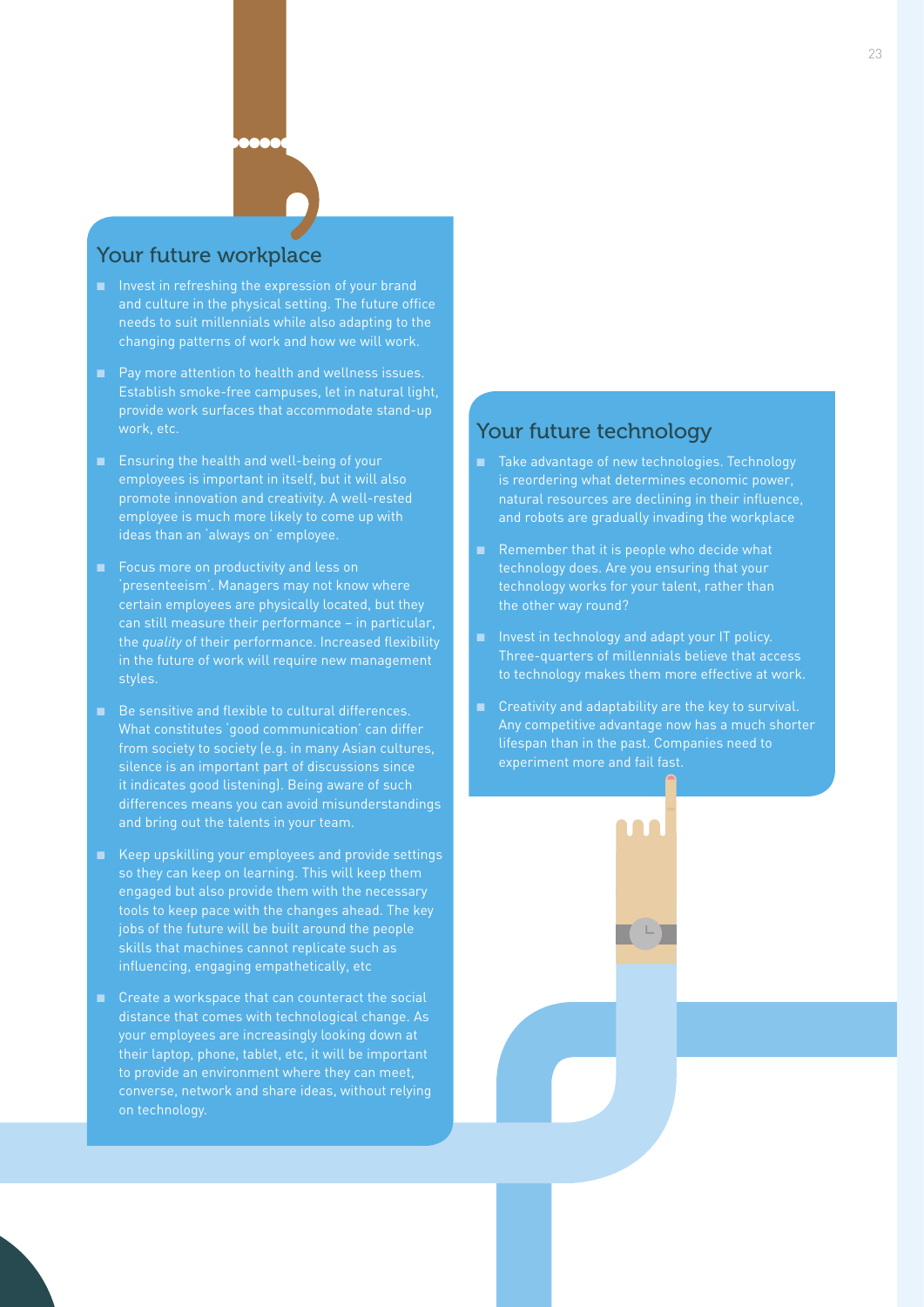### A Final Word

It's clear, that how we work and the workplace itself are changing rapidly. There's a Chinese proverb that says: *If you want 1 year of prosperity, grow grain. If you want 10 years of prosperity, grow trees. If you want 100 years of prosperity, grow people.*

If you want to take one key message away from this report, it's the need for businesses to become more employee-centric. Staff well-being must be a priority at board level: the establishment of a workplace that nurtures mental health and helps workers to achieve balance in their fast-moving, hyper-connected, digital lifestyles; that promotes open and social exchange to ensure effective collaboration, and that welcomes more women employees as well as 'returnees' (older people who work to a later age).

A company that fails to adapt to employees' changing needs risks losing them because of stress and burnout. According to a 2014 Gallup global survey, less than one-third of employees were engaged in their work. This, then, is a major opportunity for a progressive company. Ensuring employee engagement will give you competitive advantage: high employee engagement generates higher revenue per employee, enhances your ability to hire the best people, and fosters retention of talent.

Great workplaces earn twice the financial returns of the general market (Russell Investment Group, Comparative Annualized Stock Market Returns 1997-2012). As top talent becomes increasingly scarce, the performance gap will widen. To stay ahead, you will need to combine marketing and communication skills and tools with traditional relationship-building. By outperforming your competitors in this area, you can actually turn the talent scarcity to your advantage.

Remember: *If you want 100 years of prosperity, grow people* – except that, in our world of rapid change, 100 years is now equivalent to just a decade or two. Be adaptable and creative. Look at what successful businesses are doing. Experiment. Fail fast. Turn the challenges into opportunities.

The benefits of having first-class, fully engaged employees will radiate out into all areas of your business. Fill your workplace with great people, and the future of work will bring you future success.